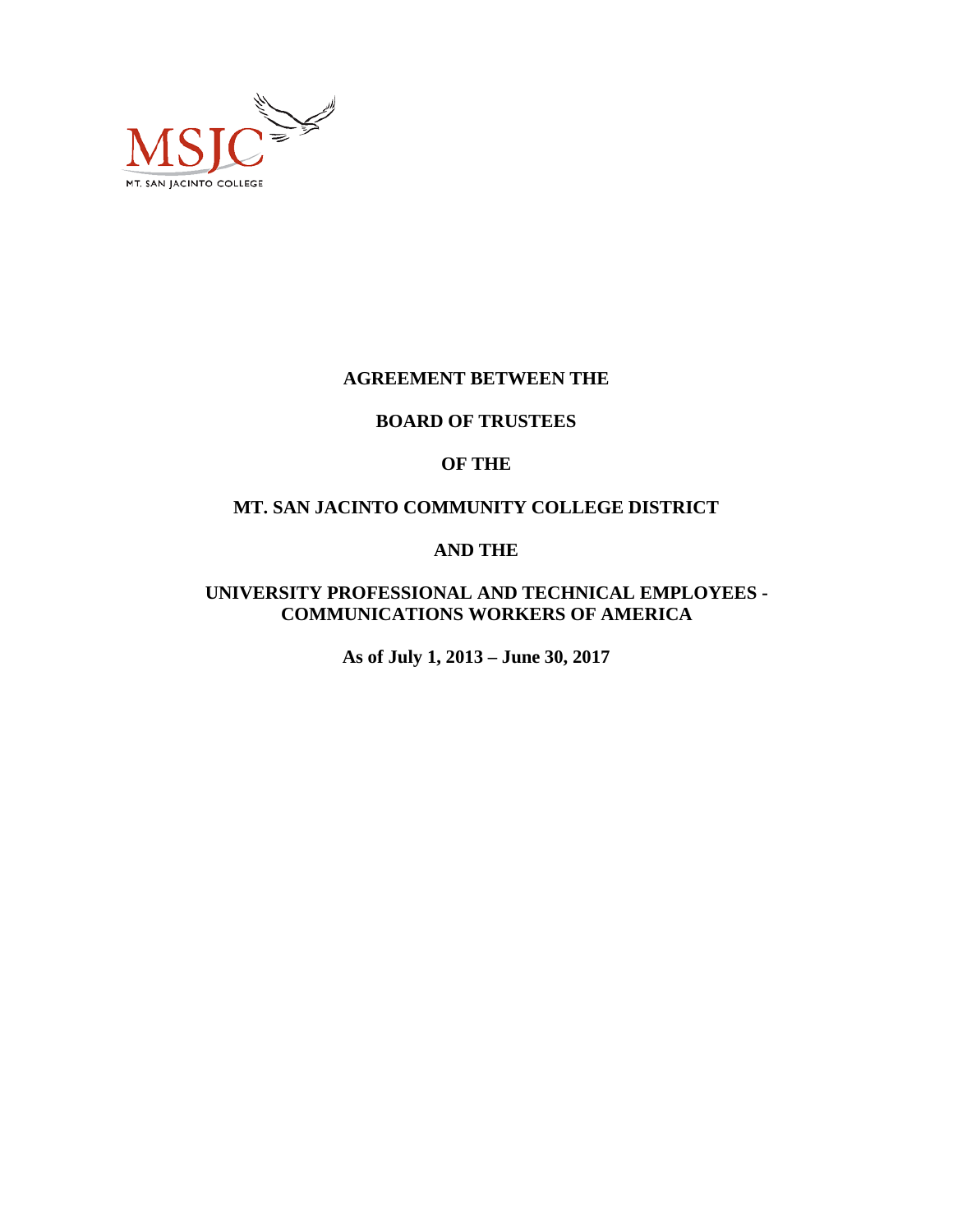# **Table of Contents**

| <b>ARTICLE I.</b>     |                                                                        |  |
|-----------------------|------------------------------------------------------------------------|--|
| <b>ARTICLE II.</b>    |                                                                        |  |
| <b>ARTICLE III.</b>   |                                                                        |  |
| <b>ARTICLE IV.</b>    |                                                                        |  |
| <b>ARTICLE V.</b>     |                                                                        |  |
| <b>ARTICLE VI.</b>    |                                                                        |  |
| <b>ARTICLE VII.</b>   |                                                                        |  |
| <b>ARTICLE VIII.</b>  |                                                                        |  |
| <b>ARTICLE IX.</b>    | <b>EVALUATION PROCEDURES AND PERSONNEL FILES 10</b>                    |  |
| <b>ARTICLE X.</b>     |                                                                        |  |
| <b>ARTICLE XI.</b>    |                                                                        |  |
| <b>ARTICLE XII.</b>   |                                                                        |  |
| <b>ARTICLE XIII.</b>  | ORGANIZATIONAL SECURITY/AGENCY FEES17                                  |  |
| <b>ARTICLE XIV.</b>   |                                                                        |  |
| <b>ARTICLE XV.</b>    |                                                                        |  |
| <b>ARTICLE XVI.</b>   |                                                                        |  |
| <b>ARTICLE XVII.</b>  |                                                                        |  |
| <b>ARTICLE XVIII.</b> |                                                                        |  |
|                       | <b>APPENDIX A - ASSOCIATE FACULTY HOURLY SALARY SCHEDULE</b>           |  |
|                       | APPENDIX B - EQUITY FUNDING DISTRIBUTION FORMULA                       |  |
|                       | <b>APPENDIX C – ASSOCIATE FACULTY STATEMENT OF GRIEVANCE/PROCEDURE</b> |  |
|                       | <b>APPENDIX D - ASSOCIATE FACULTY AVAILABILITY FORM</b>                |  |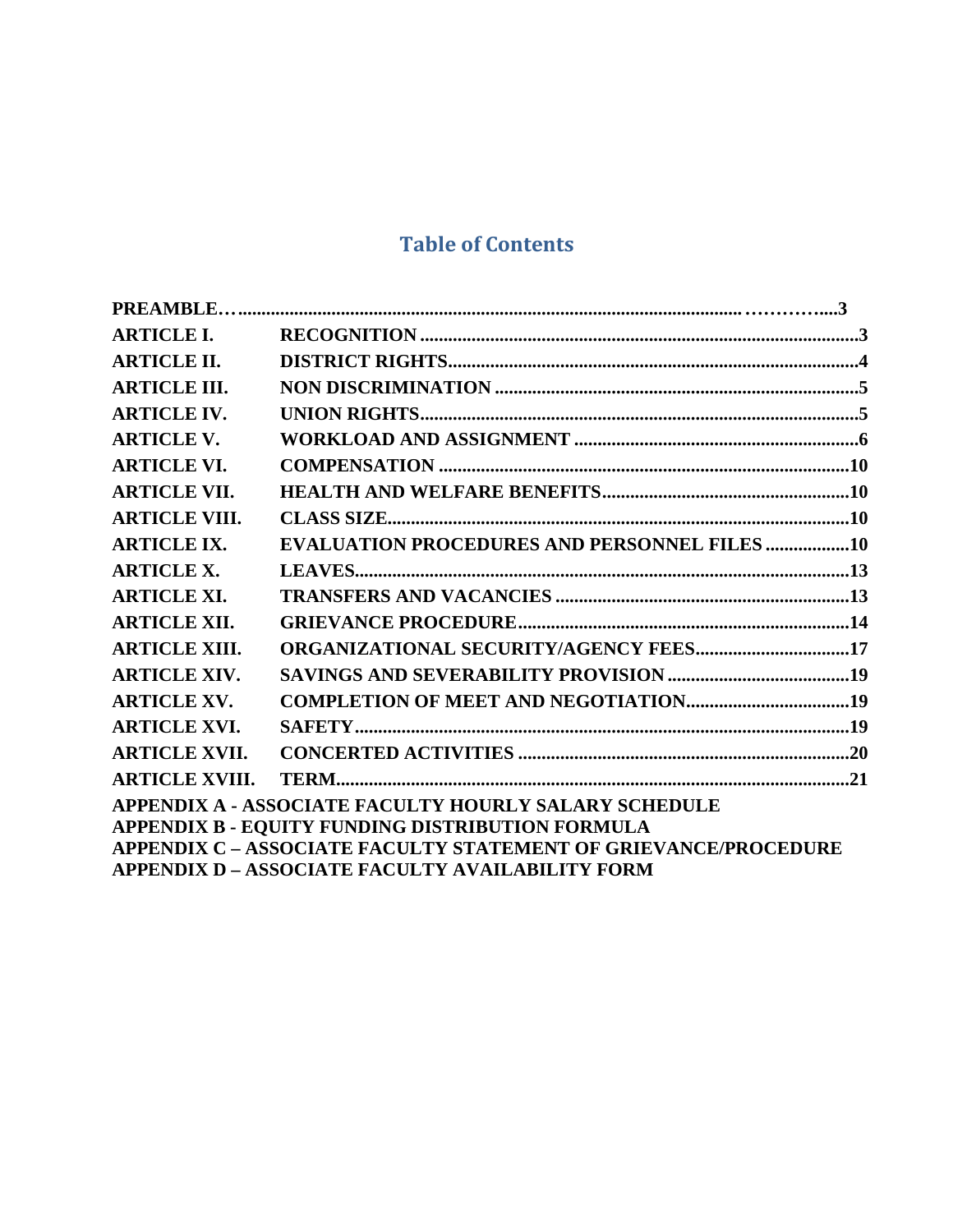#### **PREAMBLE**

<span id="page-2-0"></span>This is an Agreement made and entered into the  $1<sup>st</sup>$  day of July, 2002 between the Mt. San Jacinto Community College District, hereinafter referred to as "District" and the Communication Workers of America, hereinafter referred to as "Union."

The District and the Union recognize that it is in the best interests of both parties, the employees, and the public that all dealings between them continue to be characterized by mutual responsibility and respect. To insure that this relationship continues and improves, the District and the Union and their respective representatives at all levels will apply the terms of this Agreement fairly in accord with its intent and meaning and consistent with the Union's status as exclusive bargaining representative of all employees covered by this Agreement. Each party shall bring to the attention of all employees in the unit covered by this Agreement, including new hires, their obligation to conduct themselves in a spirit of responsibility and respect and of the measures they have agreed upon to insure adherence to this purpose.

# <span id="page-2-1"></span>**ARTICLE I. RECOGNITION**

- 1.1 The District confirms its recognition of the Communication Workers of America as the exclusive representative for that unit of employees (hereinafter referred to as the "Unit") certified by the Public Employees Relation Board in Case No. LA-RR-1063-E dated December 18, 2000. The Unit will consist of all librarians and academic employees assigned to the associate faculty salary schedule.
- 1.2 Excluded are all regular full-time faculty; contract faculty; faculty paid by stipend; faculty interns; faculty assigned to fee-based classes; faculty assigned to non-state-apportionment generating classes; faculty employed for less than 32 hours per semester; coaches and all management, supervisory, confidential, and classified employees, as well as all individuals not otherwise specifically identified as being members of the bargaining unit.
- 1.3 Classified, confidential, management and supervisory employees, though excluded from the bargaining unit, may be included in the Associate hiring pools. However, work performed under this contract would be covered for purposes of representation.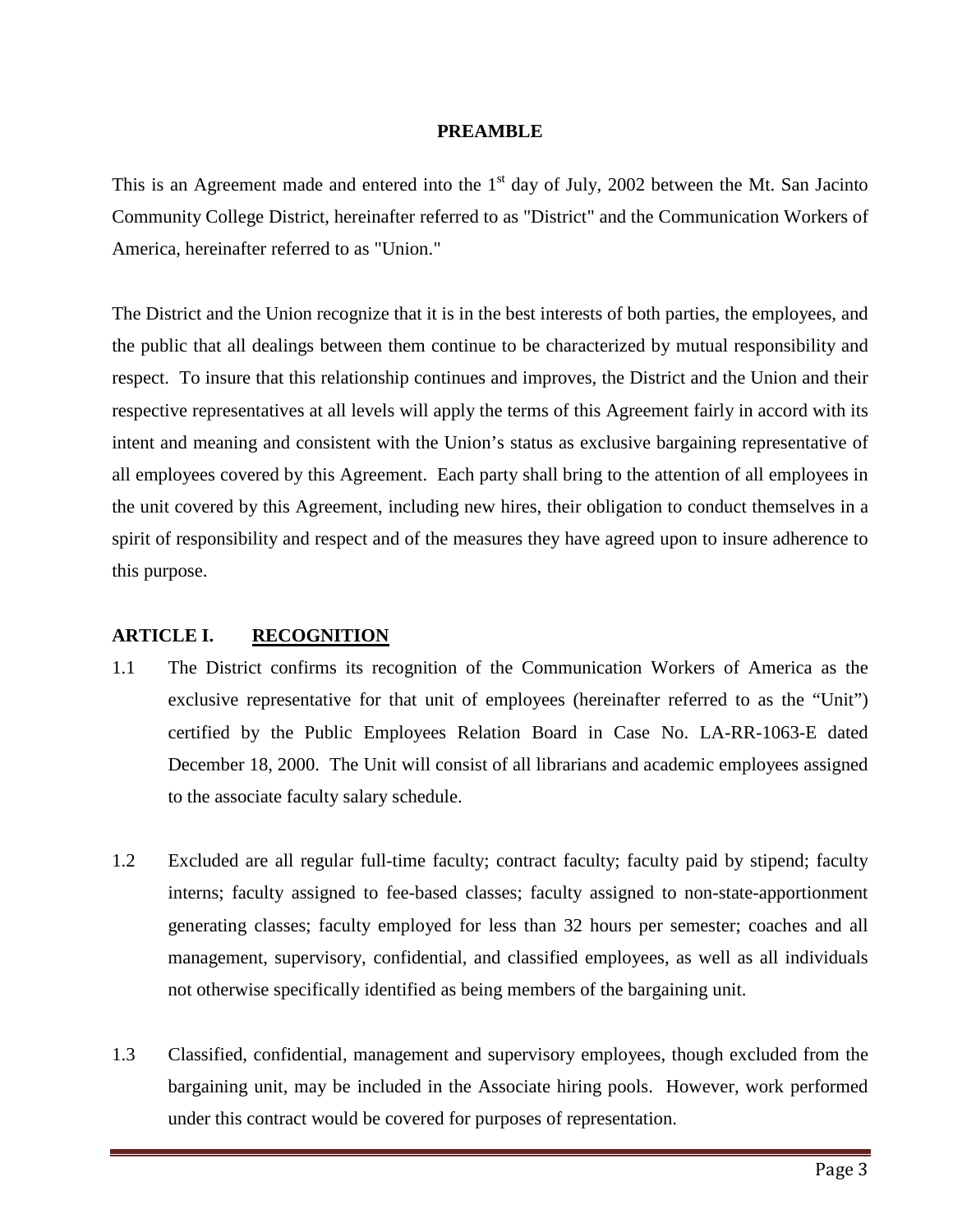### <span id="page-3-0"></span>**ARTICLE II. DISTRICT RIGHTS**

- 2.1 It is understood and agreed that the District retains all of its powers and authority to direct, manage and control to the full extent of the law. Included in, but not limited to, those duties and powers, are the exclusive right to: determine its organization; direct the work of its employees; determine the times and hours of operation; determine the kinds and levels of services to be provided, and the methods and means of providing them; establish its educational policies, goals and objectives; ensure the rights and educational opportunities of students; determine staffing patterns; determine the number and kinds of personnel required and how they are to be selected; maintain the efficiency of District operations; determine the curriculum; build, move or modify facilities and make all room and office assignments; establish budget procedures and determine budgetary allocations; determine the methods of raising revenue; contract out work; and take action on any matter in the event of an emergency. In addition, the District retains the right to hire, classify, assign, evaluate, promote, terminate, and discipline Unit Members as authorized by all applicable codes. All such matters, unless otherwise provided for in this agreement, are excluded from the grievance procedure.
- 2.2 The exercise of the foregoing powers, rights, authority, duties and responsibilities by the District, the adoption of policies, rules, regulations and practices in furtherance thereof, and the use of judgment and discretion in connection therewith, shall be limited only by the specific and express terms of this Agreement, and then only to the extent such specific and express terms are in conformance with law. Additionally, the District retains the sole discretion and right to determine the impacts and effects of all matters outside the scope of representation as defined by the Educational Employment Relations Act (CA Government Code 3540 et seq.)
- 2.3 In cases of extreme emergency[\\*](#page-3-1) necessitating closure of the college and/or suspension of classes, any provisions of this agreement conflicting with the necessary emergency procedures shall be suspended for the duration of the emergency. The District shall, within one (1) day or as soon as is physically possible, meet with Union representatives and attempt to reach an agreement on which sections of this agreement are affected and for what duration.

<span id="page-3-1"></span>Ĩ. \*Extreme emergency shall mean sudden and unexpected calamities such as earthquake, fire, flood and other occurrences, which interfere with normal operation of the college.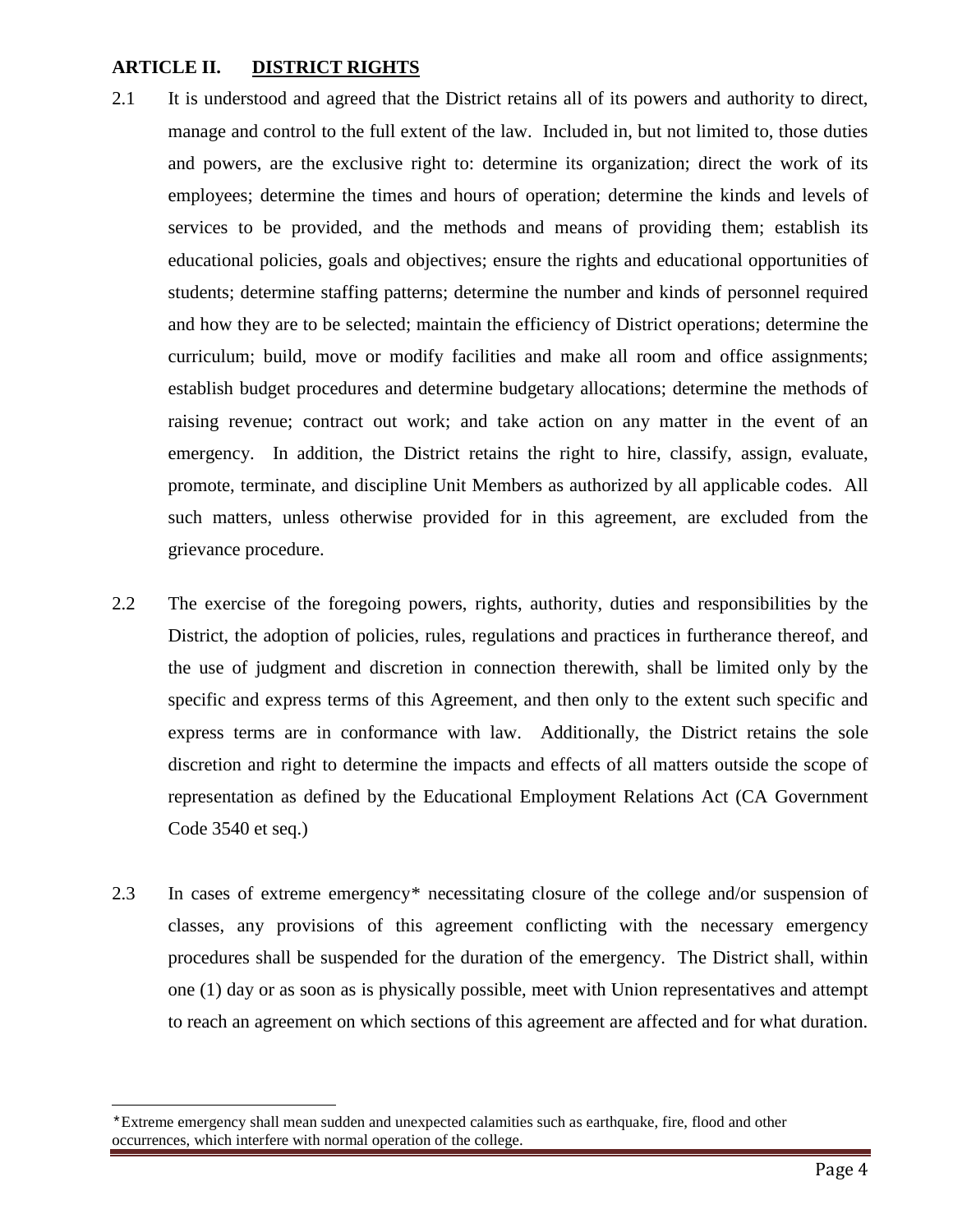2.4 In cases of financial emergency, any provisions and terms of this agreement affected by reduction in funding to the District shall be suspended and reopened for negotiation when the District files public notice that current operating standards cannot be met and stipulates the amount of reduced funds.

### <span id="page-4-0"></span>**ARTICLE III. NON DISCRIMINATION**

3.1 Neither the District nor the Union shall unlawfully discriminate against any unit member because of rights guaranteed by the Educational Employment Relations Act. Perceived acts of discrimination shall be addressed immediately*.* Such discrimination is subject to unfair practice procedures and shall be grieveable under Article 12 of this Agreement. A bargaining unit member who makes a claim of unlawful discrimination pursuant to this Article, shall except as otherwise allowed or provided by law, be deemed to have waived any and all other rights, procedures, and remedies that are not otherwise set forth in the grievance procedure pursuant to Article XII of this agreement.

# <span id="page-4-1"></span>**ARTICLE IV. UNION RIGHTS**

- 4.1 The Union shall have the following rights in addition to any rights contained in other portions of the Agreement:
	- 4.1.1 The right of access to areas in which employees work during non-duty hours, such as lunch and rest periods, provided there is no interference with District operations.
	- 4.1.2 The right to use designated institutional bulletin boards, and mail boxes and other means of communication, subject to reasonable regulations by the District.
	- 4.1.3 The right to use designated District facilities and equipment during release time or non-duty hours, subject to the established sign-up procedures and regulations, provided that all costs of materials are borne by the Union.
	- 4.1.4 Within sixty (60) days after the execution of this Agreement, the District shall print or duplicate and provide without charge a copy of this Agreement to every employee in the bargaining unit. Any employee who becomes a member of the bargaining unit after the execution of this Agreement shall be provided by the District, without charge, with a copy of any written changes agreed to by the parties to this Agreement during the life of this Agreement.
	- 4.1.5 Reasonable release time shall be available to authorized representatives of the Union to engage in bargaining and in processing of grievances in accordance with the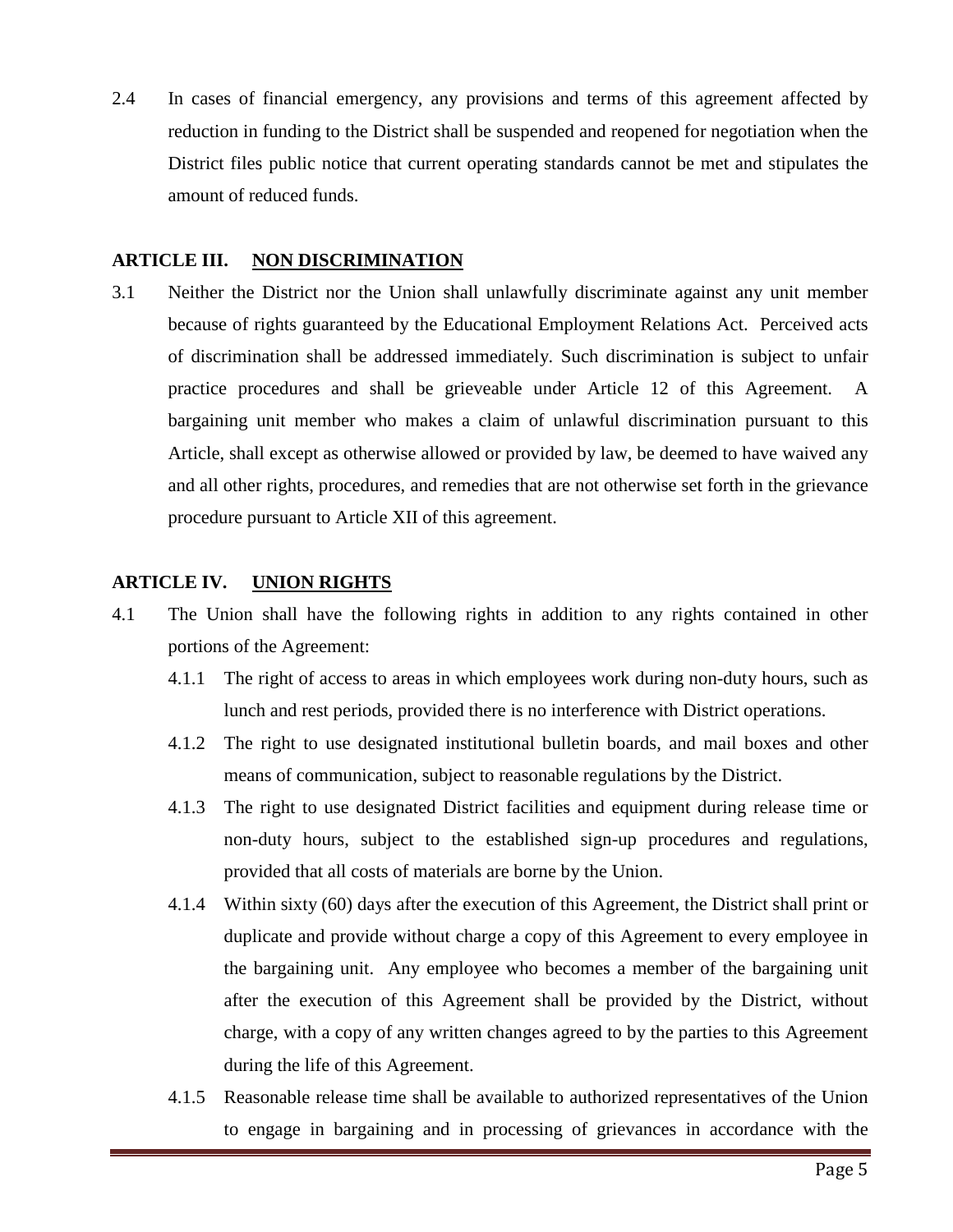requirements of the Educational Employment Relations Act. The District will consider release if the union reimburses the District. All such release time must be at a minimum and not disrupt classes.

4.1.6 The Union's authorized representative shall be granted access to public documents in the possession of the District, which relate to wages, hours and other terms and conditions of employment within the meaning of the Educational Employment Relations Act. Except as otherwise expressly required by law, such access shall be granted only during their non-duty hours and at such times so as to minimize interference with normal District operations.

(See 13.5)

4.1.7 The exclusive representative and members of the bargaining unit shall ensure that there will be no display of conduct which is in violation of the law. The CWA agrees not to use District's mail service for purposes of urging the support or defeat of any ballot measure or candidate, including but not limited to, any candidate for election to the Governing Board of the District in accordance with California Education Code section 7054. Additionally, the Union and members of the bargaining unit agree that they will not use District services, supplies, or equipment for the purpose of urging support or defeat of any ballot measure or candidate, including but not limited to, any candidate for election to the Governing Board of the District pursuant to California Education Code section 7054

# <span id="page-5-0"></span>**ARTICLE V. WORKLOAD AND ASSIGNMENT**

5.1 Assignment of Associate Faculty

The District retains the right to make assignments for all bargaining unit employees.

- 5.1.1 In consultation with the department chair or District designee, the appropriate administrator may schedule and assign bargaining unit employees up sixty-seven percent (67%) of a full-time teaching load.
- 5.1.2 Nothing contained in this section nor in any article of the Agreement shall be construed to allow bargaining unit employees to be assigned a load over the limit permitted for temporary employees as per the Education Code.
- 5.1.3 Special Project Classes. Those classes identified as "Honors" or "Directed Studies" classes, because they also contain honor students, shall be compensated at \$50.00 per honor student, up to maximum of \$250.00 per class. Those class assignments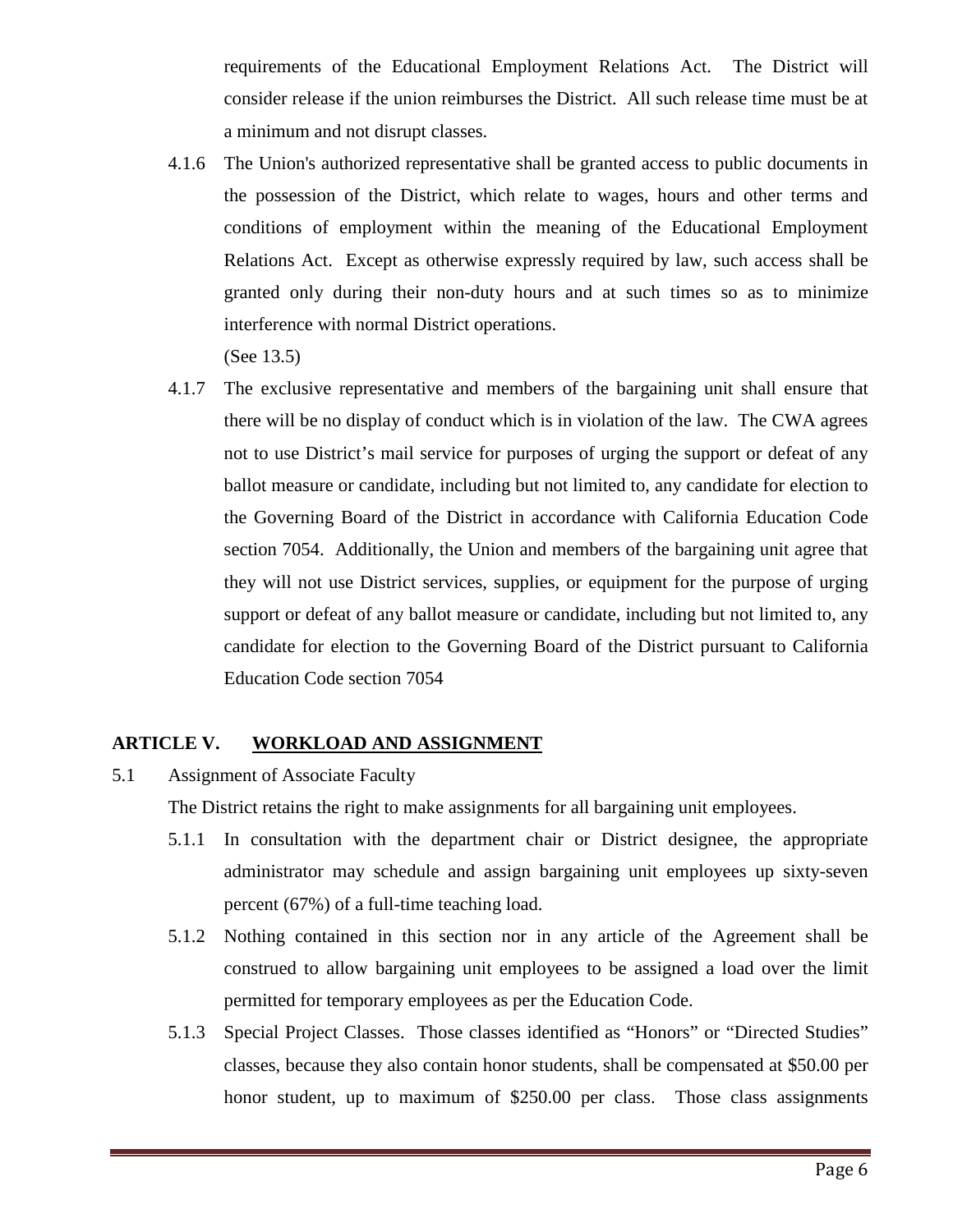containing only honor students shall be considered part of the instructor's standard workload and will be compensated the same as any regular load assignment.

5.2 Scheduling of Associate Faculty

To meet the needs of the District, the scheduling and assignment of bargaining unit members shall be at the discretion of the appropriate department chairs, deans, vice presidents, or other appropriate administrators.

- 5.2.1 Bargaining unit employees are "temporary employees" in accordance with the Education Code Section 87482.5. Nothing contained in this section nor in any article of this agreement places a legal obligation on the District to provide continuing employment for bargaining unit employees.
- 5.2.2 When there is need for additional faculty service beyond that provided by regular and/or contracted employees, the following factors shall be considered in developing the schedule for Associate Faculty. As referenced in this article, "consideration" means that there is careful thought, attention, or deliberation regarding the decision. Consideration does not mean guarantee, but it requires an importance being given to the scheduling of bargaining unit employees.

Factors (not in priority order) to be considered are:

- Service with the college Bargaining unit members will receive priority consideration for assignments, based upon the number of semesters previously taught for the District.
- Educational preparation, specialization, and recency in their discipline.
- Satisfactory performance on their last evaluation.
- Availability for teaching as reported on the Associate Faculty Availability Information form submitted to the District by the deadline specified in 5.2.6.
- Recognized accomplishments that demonstrate expertise and skill in the field of study, beyond that achieved through formal education or unique qualities that would enrich the educational offerings of the District.
- 5.2.3 The preceding factors are to be weighed only when making the initial assignment of courses for any given semester.
- 5.2.4 The District may cancel or change an assignment for administrative reasons. Bargaining unit members may be compensated when appropriate for canceled classes. The District will compensate an Associate Faculty member a flat course preparation fee of \$150.00 whose class is canceled during the week prior to the beginning of the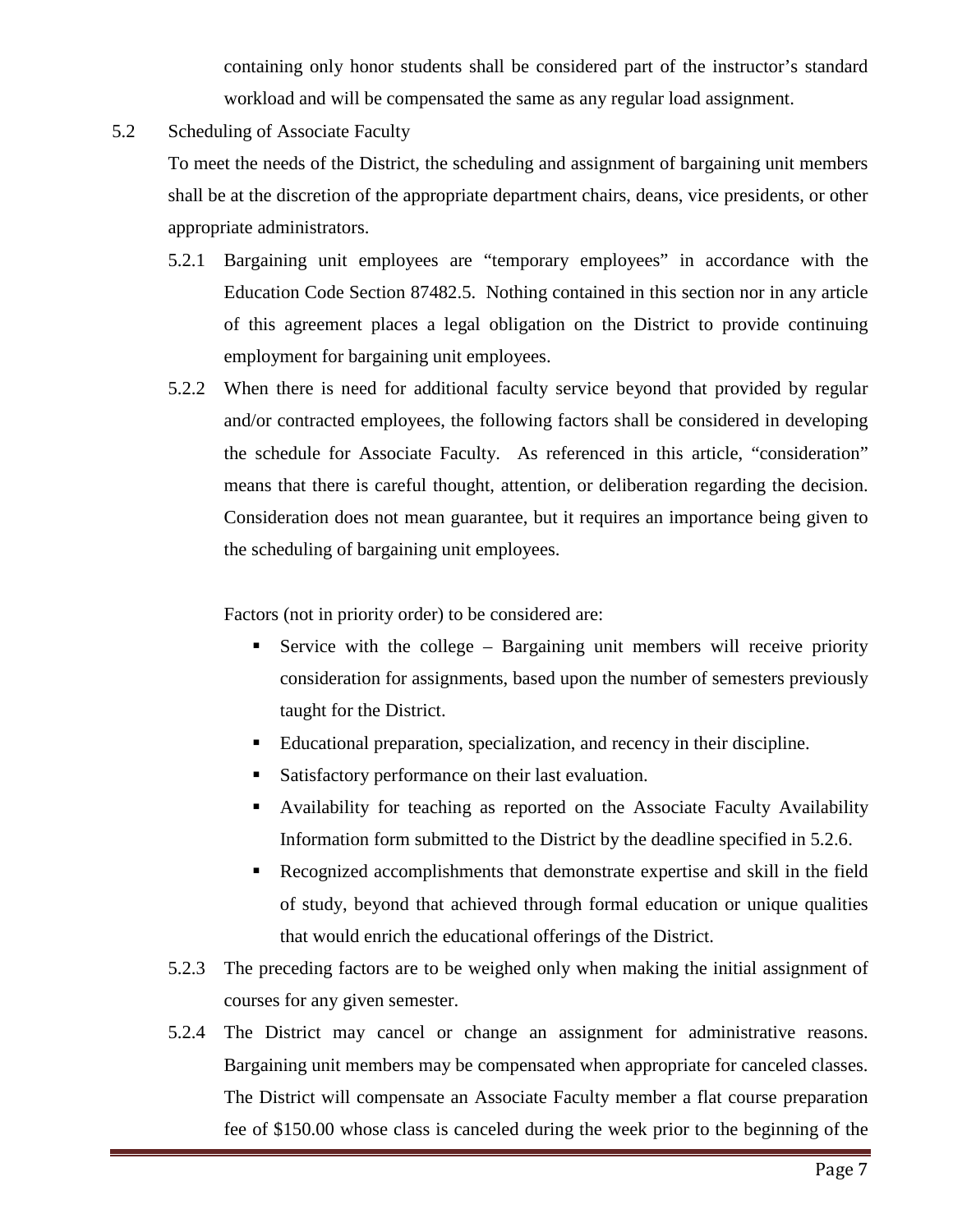semester or term, or during the first week of regular instruction, and who does not receive any other teaching or non-teaching assignment. The District shall pay no compensation for the canceled classes if the Associate Faculty member is offered and accepts another class or non-teaching assignment by the District. The District will compensate an Associate Faculty member whose class is canceled after the first week of regular instruction for the actual hours worked of the semester length or equivalent class. Consideration for assignment does not guarantee that a bargaining unit member will be assigned to a particular teaching or non-teaching load or pattern of scheduling as assignments may vary from semester to semester. However, the District will attempt to accommodate scheduling requests as long as these requests do not conflict with standard policies or with the agreement between the bargaining unit and the District.

- 5.2.5 In order to provide a mechanism by which the District can be advised of the availability of a given bargaining unit member for future employment, the District shall distribute, once during each semester of every academic year, an Associate Faculty Availability Information Form to the bargaining unit employee who shall return the form to the District (See Appendix D)
- 5.2.6 Working Environments for Associate Faculty
- 5.3.1 The District understands, in order for Associate Faculty to perform their duties in accordance with District standards and expectations that The District will provide appropriate Faculty/Staff parking permits conferring the right to park in designated areas on each campus or off-campus site, under established District and local laws, at no charge to the Associate Faculty member. Associate Faculty members understand that they will be wholly responsible for payment of any and all fines levied by the District or local authorities for parking violations.
- 5.3.2 The District will provide Associate Faculty with workroom space on each of the two campuses, San Jacinto and Menifee, which will be available to all Associate Faculty members whenever classes are in session and/or the College is officially open for business. This workroom will be reasonably equipped with, at least, worktables and chairs, interoffice/ intercampus mailboxes, basic office and instructional supplies (pens, pencils, markers, paper, staplers, etc.), bulletin board, a telephone for the use of Associate Faculty members in support of their instructional activities and working computers with software appropriate to maintain instructional service. Additionally, the District will provide and maintain photocopying equipment for use by Associate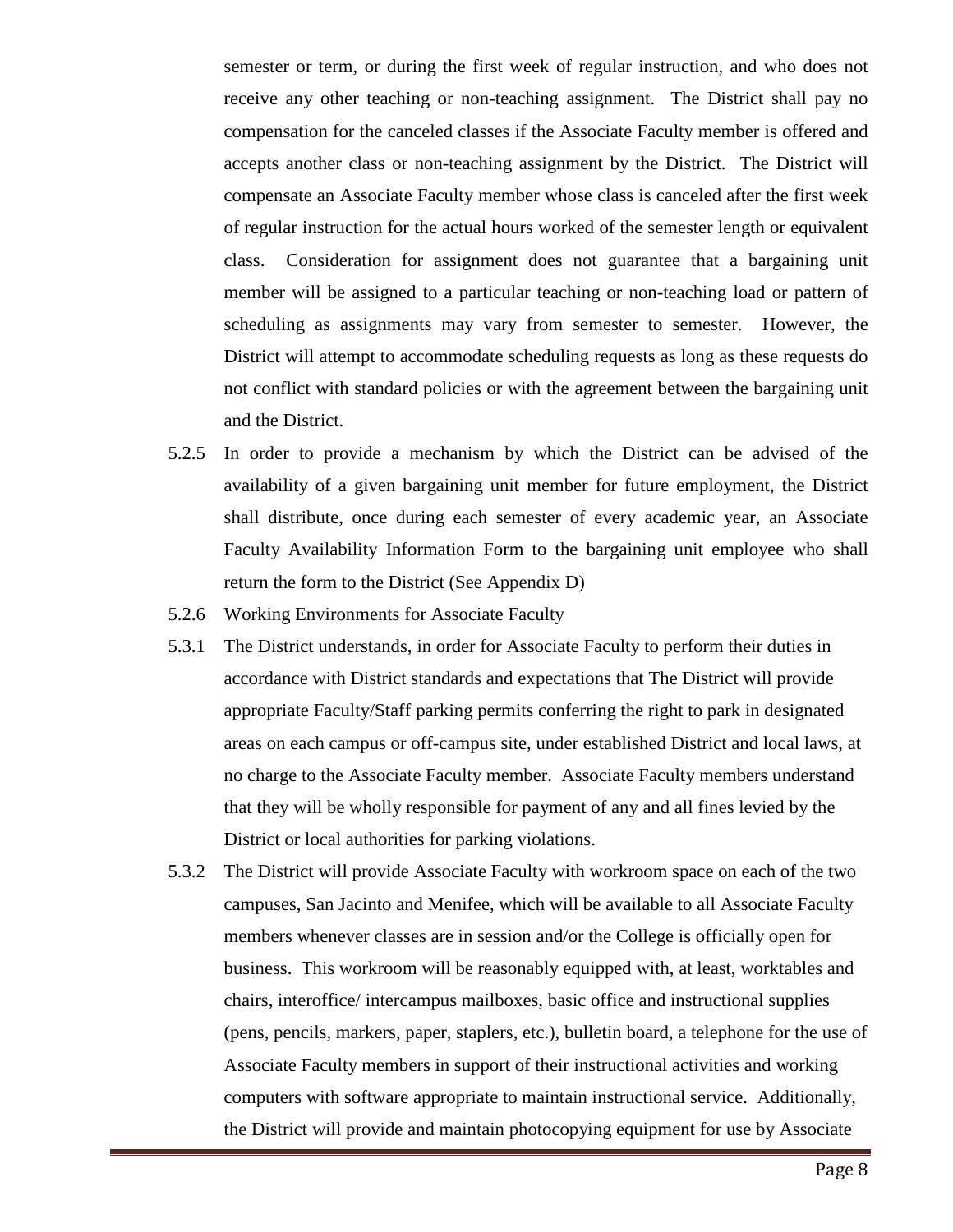Faculty within the guidelines and procedures set forth in writing by the District. Furthermore, the District will make every effort to provide semi-private space in the workroom for Faculty use to conduct student conferences. The District has the right to determine the location and size of the space provided for the use of Associate Faculty. However, if the workroom is to be substantially changed or relocated, the District will inform the Associate Faculty members, in writing, at least three (3) weeks prior to the change.

- 5.3.3 The District will compensate, at the appropriate hourly rate, all meetings, training sessions, or other non-instructional activities required by the District. All meetings, training sessions, or other non-instructional activities that are offered to Associate Faculty as optional or enrichment activities, may be offered as compensated activities under the existing FLEX program at the discretion of the District under the current FLEX guidelines.
- 5.3.4 In the spirit of shared governance, Associate Faculty will have the right to elect or select a representative to each of the following District committees as recommended by the Vice President of Human Resources: Safety Committee Facilities Committee Academic Senate
- 5.3.5 Associate Faculty who are elected/ selected to service on any of the approved District committees as official representatives of the membership will receive a stipend of \$150 per semester of service. Associate Faculty members will be required to attend a majority (a minimum of 51 %) of the regularly scheduled meetings held by the committee to be eligible for the stipend. Attendance will be verified by official committee minutes.

5.4 Creditable Service (CalSTRS) under Education Code Section 22138.5: This section of the education code requires that each collective bargaining agreement that applies to a member subject to the minimum standard specified in EC22138.5 shall specify the number of hours of creditable service that equals "full-time" pursuant to section 22138.5(c)(5) and shall make specific reference to this section. Accordingly, the full-time equivalent (FTE) creditable service for instructors employed on a part-time basis (members covered under this collective bargaining agreement) shall be "five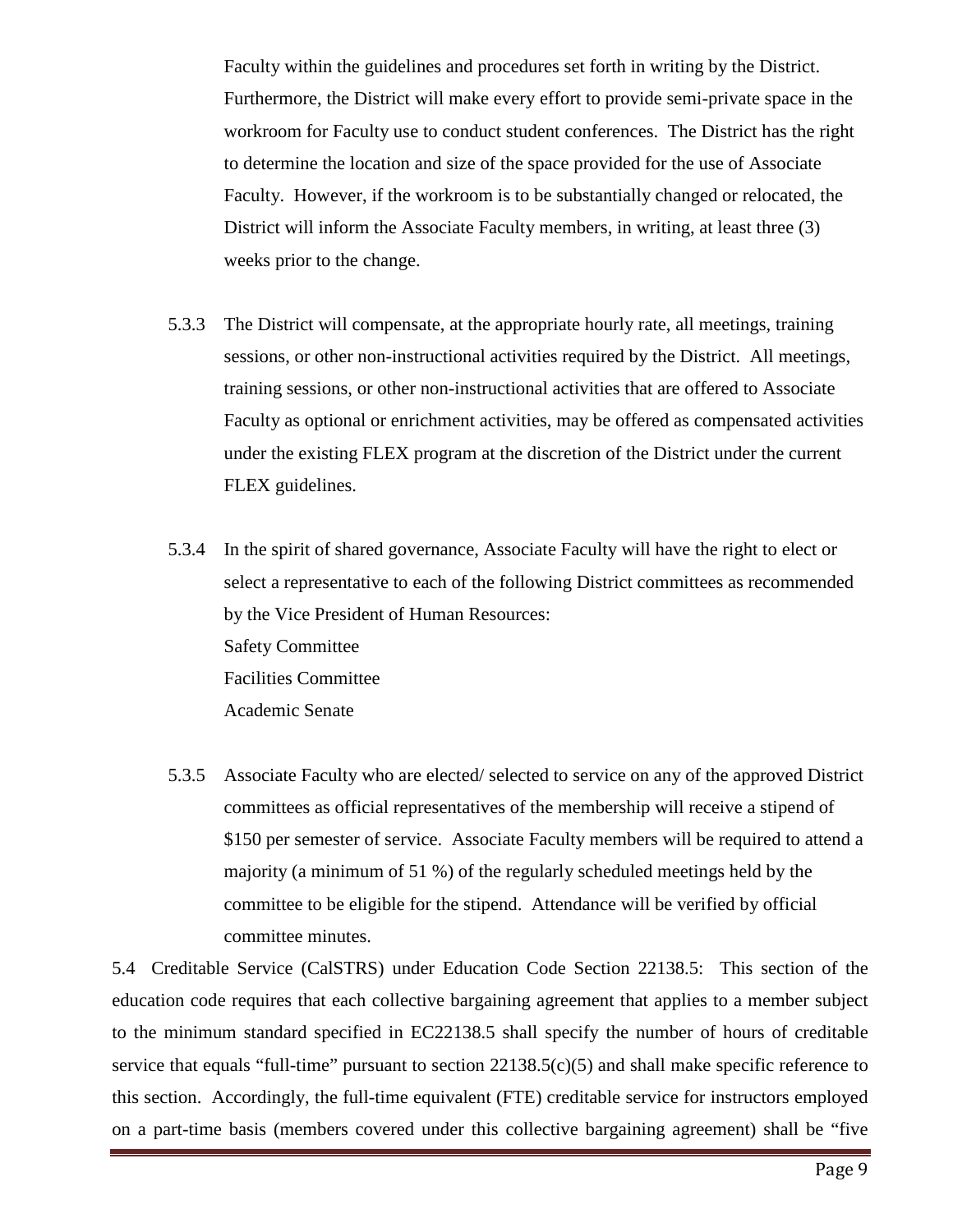hundered twenty-five instructional hours or 700 laboratory/non-teaching hours" per school year (academic year).

# <span id="page-9-0"></span>**ARTICLE VI. COMPENSATION**

Compensation for members of the bargaining unit shall include but not be limited to:

Salary/Wages Salary/Wages/Fringe Impact Step Increase

- 6.1 Salary Schedule-See Appendix A
- 6.2 Special Projects see section 5.1.3
- 6.3 Equity Funding Distribution Appendix B

#### <span id="page-9-1"></span>**ARTICLE VII. HEALTH AND WELFARE BENEFITS**

7.1 Associate faculty members will be eligible for Health and benefits as required by state and federal law requirements, including, but not limited to, the federal Patient Protection and Affordable Care Act. The District shall have the right in its sole discretion to take any actions necessary and appropriate concerning compliance with state and federal law.

#### <span id="page-9-2"></span>**ARTICLE VIII. CLASS SIZE**

8.1 The District shall have the sole discretion to determine class size. Class sizes shall be consistent with class sizes assigned to full-time faculty.

#### <span id="page-9-3"></span>**ARTICLE IX. EVALUATION PROCEDURES AND PERSONNEL FILES**

- 9.1 Evaluation of Bargaining unit members will be conducted in accordance with the following procedures. Each unit member will be evaluated during the first semester of teaching in the District and at least once every six regular semesters thereafter. The following will apply:
	- 9.1.1 Bargaining unit members will be notified at least two weeks in advance that the evaluation will be taking place. This notification will include information regarding the procedure for evaluation and the individual who will be performing the peer evaluation. Every effort will be made to schedule the evaluation at a time that is mutually convenient for the bargaining unit member and the evaluator, and at a time that allows the evaluator to see the best practices of the bargaining unit member.
	- 9.1.2 All evaluations will include a student evaluation of instruction.
		- Student evaluations will typically be completed no sooner than the  $12<sup>th</sup>$  week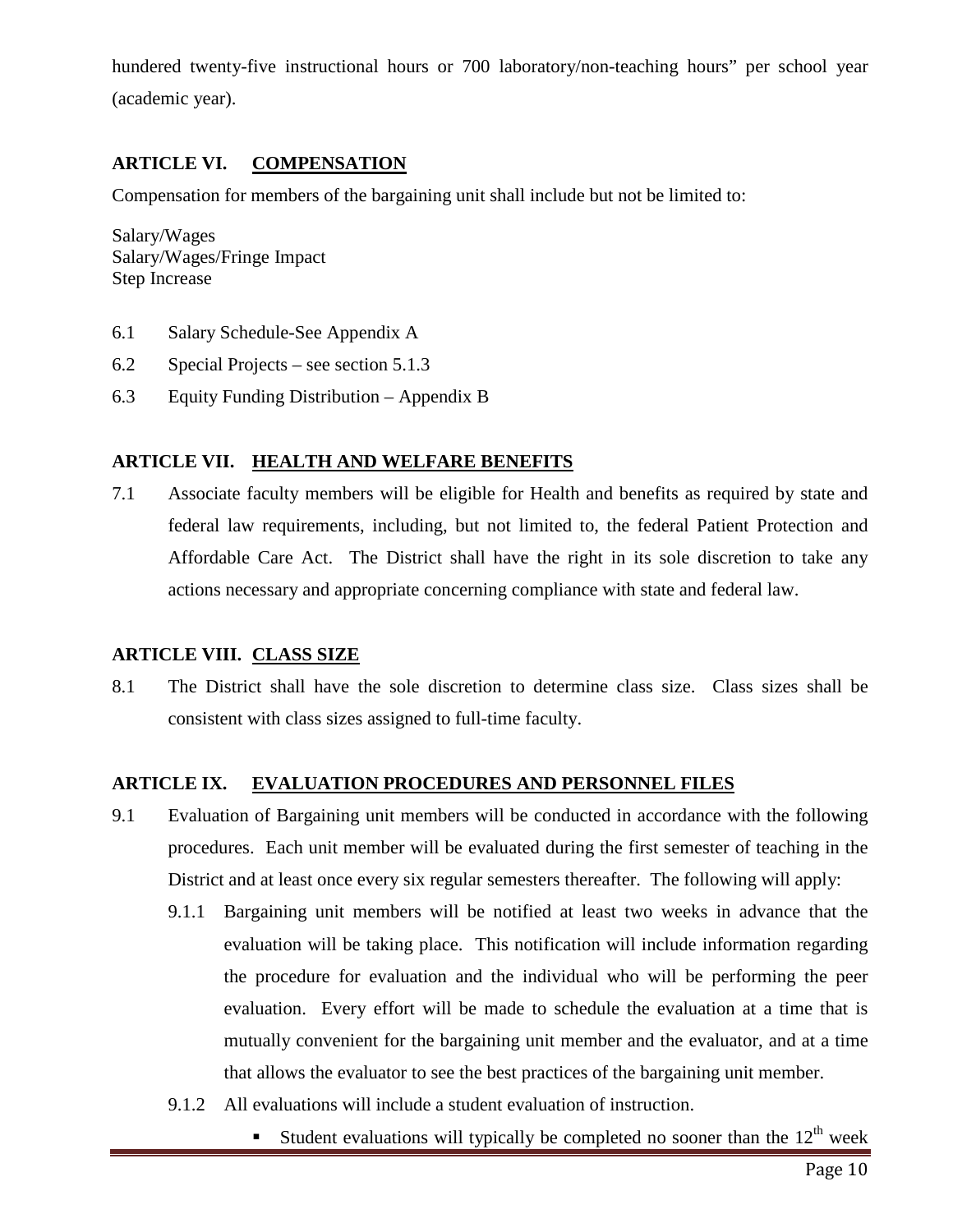of instruction during a regular semester length course, or no sooner that the  $\frac{2}{3}$ point in a shorter length course; or no later than typically the  $16<sup>th</sup>$  week of instruction during a regular semester length course, or the equivalent in a shorter length course.

- Bargaining unit members may have student evaluation surveys made of selected or of all courses that they are teaching in the semester being evaluated at the discretion of the District.
- Students will be asked to anonymously complete a standard evaluation form as adopted for District use in evaluation of all Faculty. This form will ask questions on course effectiveness to be answered with a numerical ranking and also allow for individual student comments.
- 9.1.3 All evaluations will include a peer review to be made by a faculty member or administrator who is familiar with standard teaching practices and procedures in the discipline being evaluated.
	- Peer review will be completed no sooner than the  $8<sup>th</sup>$  week of instruction during a regular semester length course, or no sooner that the ½ point in a shorter length course; nor no later than the  $16<sup>th</sup>$  week of instruction during a regular semester length course, or the equivalent in a shorter length course.
	- Peer review may occur in selected or in all courses being taught in the semester being evaluated at the discretion of the District.
	- The District will develop a standard peer review form to be used in classroom observations in all disciplines. This form will consider a unit member's performance in several standard teaching areas and in classroom effectiveness and allow for extensive observational comments by the evaluator. The peer review observation report will note areas of strength and areas of improvement in the unit member's performance.
	- A copy of the completed observation form will be given to the bargaining unit member being evaluated within five (5) working days of the evaluation.
	- .
- 9.1.4 All evaluations will include a Self Evaluation to be submitted by the bargaining unit member.
	- Self evaluations will be completed no sooner than the  $8<sup>th</sup>$  week of instruction during a regular semester length course, or no sooner than the ½ point in a shorter length course; nor no later than the  $16<sup>th</sup>$  week of instruction during a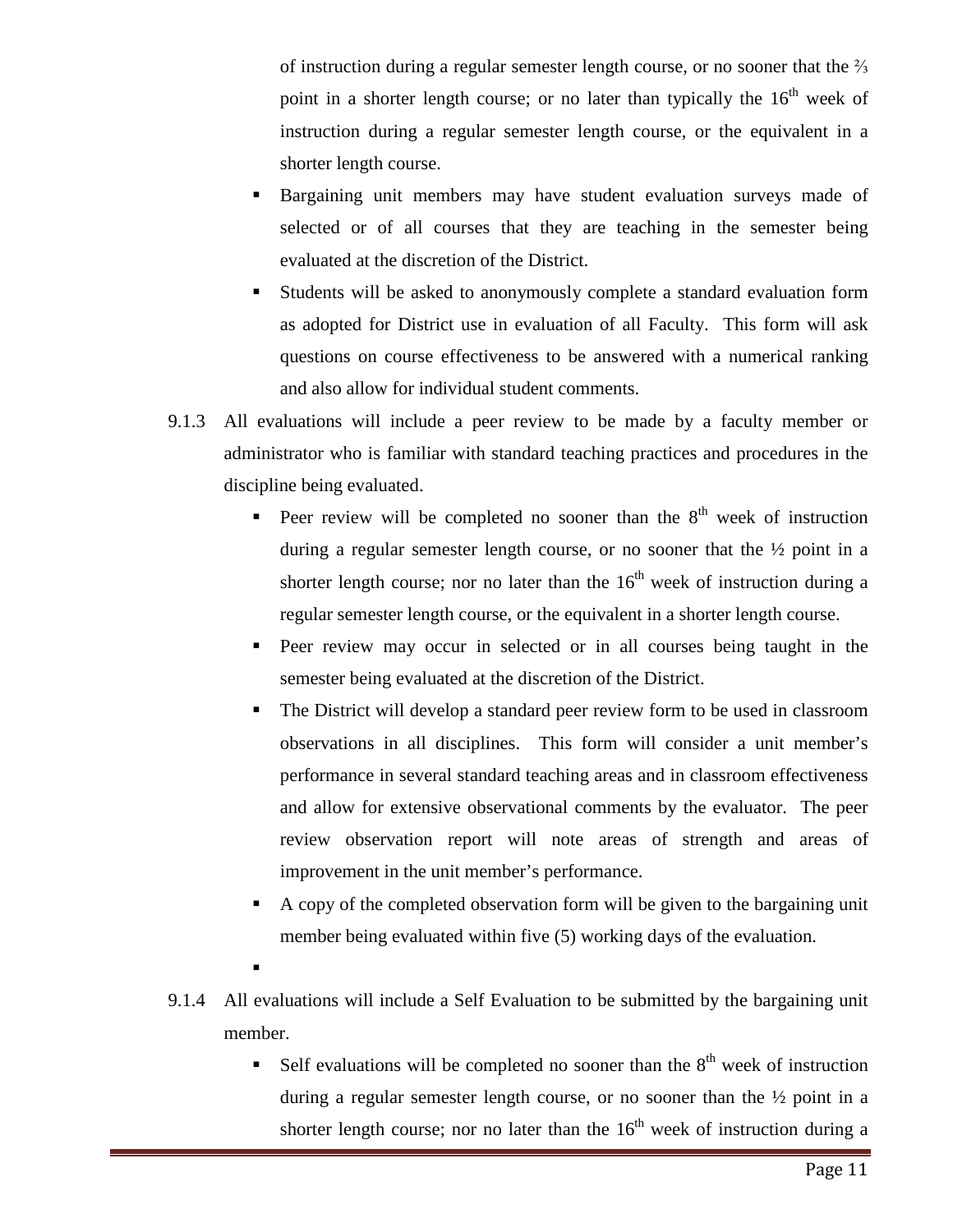regular semester length course, or the equivalent in a shorter length course.

- Self evaluations may occur in selected or in all courses being taught in the semester being evaluated at the discretion of the District.
- The District will develop a self evaluation form to be used by bargaining unit members in all disciplines. This self evaluation form will include space for the unit member to describe his/her teaching philosophy, strategy, methodology and practices. It will also include space for the unit member to describe particular successes or challenges encountered during the semester.
- The bargaining unit member will turn in the self evaluation form no later than the last regularly scheduled day of instruction for the course(s) being evaluated.
- 9.1.5 An administrator of the District or an appropriate designee will compile a final evaluation report. It is preferred that whenever possible the individual who conducted the peer evaluation also be the one to prepare the final evaluation report. The evaluation report will consist of the following:
	- A report on the student evaluations, which will include a summary of the numerical results, a typed copy of all individual student comments, and a copy of the evaluation form used.
	- A final copy of the peer evaluation report; which will include a copy of the peer evaluation observation form, peer review report of student evaluation results, and a peer review of the self evaluation form. This report will note overall strengths of the unit member and note any areas in need of improvement or corrective actions (if any) to be taken by the unit member.
	- The report will be mailed to the unit member's home address after grades have been submitted for the semester evaluated, but no later than four weeks after the end of the semester evaluated. The unit member will have the opportunity to respond in writing to the evaluation report; all responses must be submitted to the District within two weeks of receipt of the final evaluation report.
	- The final evaluation report and written response (if any) will be included in the member's personnel file and may be used as a basis for consideration of future teaching or non-teaching assignments.

9.1.6 Nothing in this article shall preclude the District from conducting additional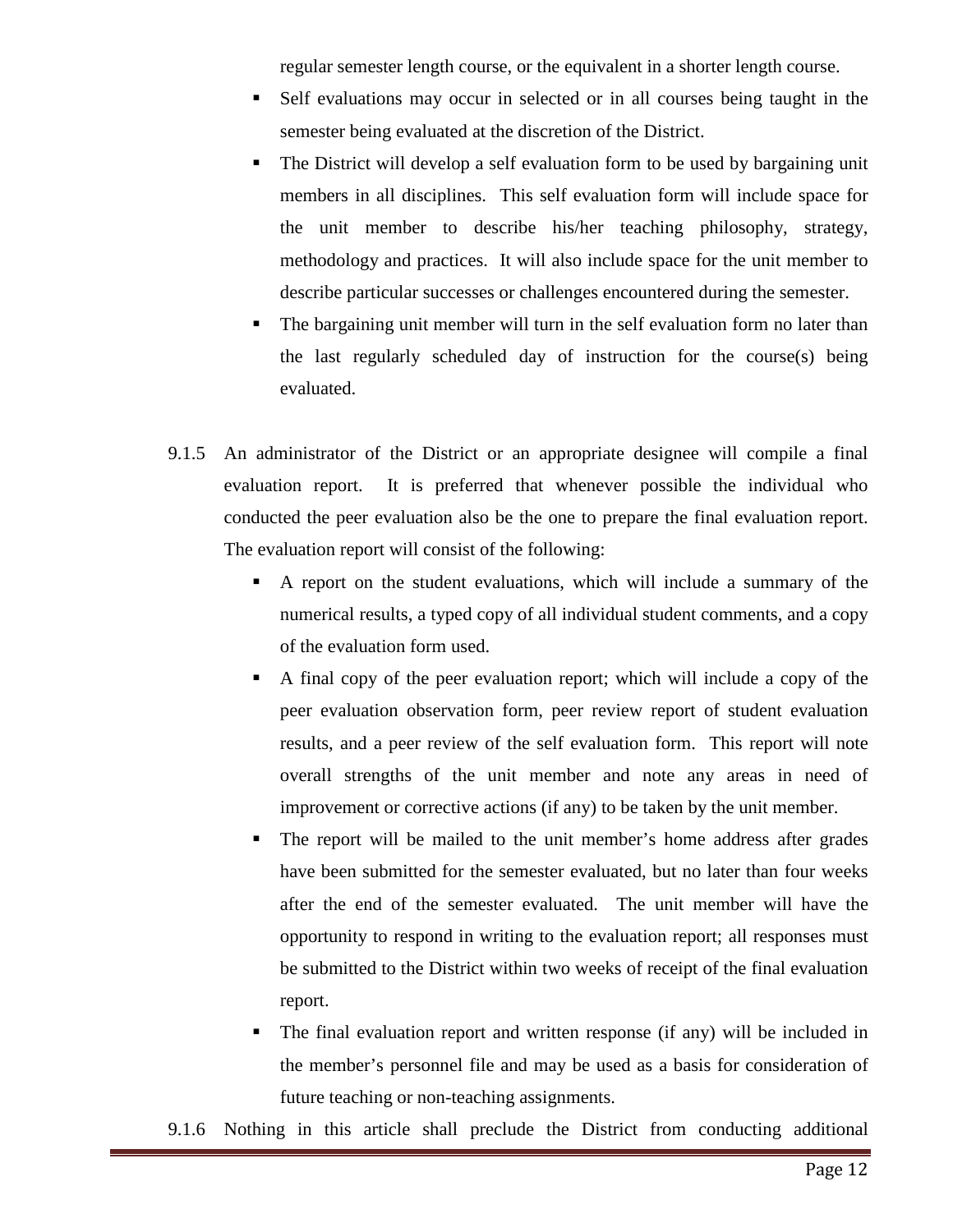evaluations at its discretion.

### <span id="page-12-0"></span>**ARTICLE X. LEAVES**

- 10.1 The District will provide sick leave to (associate faculty) Unit Members. Sick leave will be provided each semester at a rate equal to lecture hours  $\div$  14 and (lab hours X .67)  $\div$  14. A unit member may utilize a maximum of 3 weeks of sick leave in any single semester (i.e. an individual teaching a single 3 unit class could take up to 9 hours of sick leave or an individual having a full 60% load could take up to 27 hours of sick leave). The District retains the right to either replace or retain a substitute for any unit member absent for more than the 3 week period outline above. The provisions of this section exclude accelerated classes.
- 10.2 Sick Leave provided under this section will be computed using the above formula applied to the actual number of lecture and lab hours as reflected on the final payroll for the semester. Additionally, sick leave that remains unused at the end of the semester will be accumulated and be available at the beginning of the next regular semester the unit member is employed to work. The limitations on use of sick leave stated in section 10.1 apply. As a condition of payment for sick leave, the District may require the employee to provide a verification of the illness through the employee's physician.

#### <span id="page-12-1"></span>**ARTICLE XI. TRANSFERS AND VACANCIES**

- 11.1 The District proposes that it is our intent to provide reasonable continuity and predictability to the process for determining class assignments to Unit Members recognizing that:
	- 11.1.1 Unit Members must meet minimum qualifications, or through equivalency, to serve as an academic employee in a Community College.
	- 11.1.2 The District has the right to assign Unit Members based upon the needs of the District.
	- 11.1.3 Assignment to a class is contingent upon full-time faculty receiving a full contract load plus one overload
	- 11.1.4 Every effort will be made to provide notice of class assignment of cancellation within a reasonable period of time.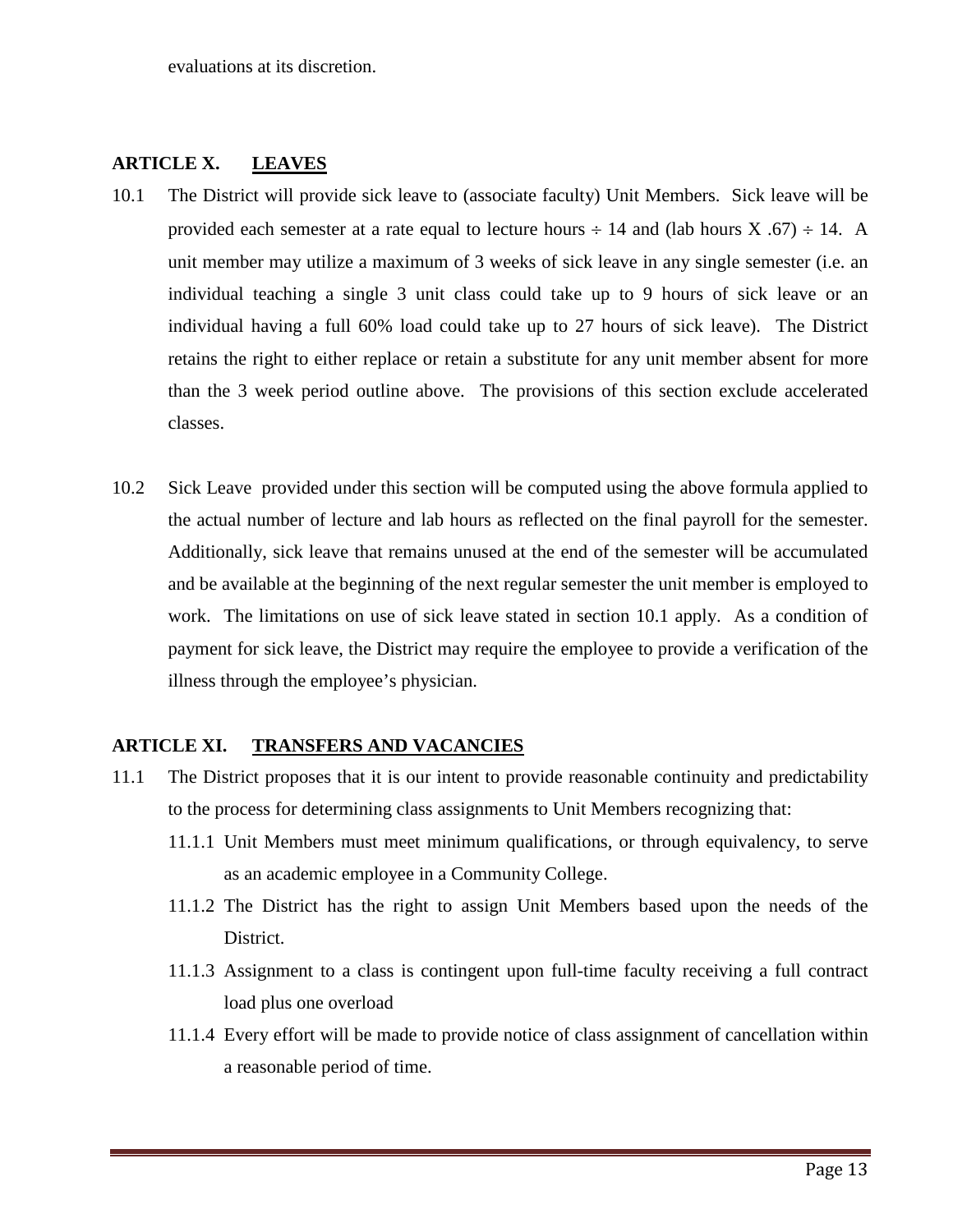### <span id="page-13-0"></span>**ARTICLE XII. GRIEVANCE PROCEDURE**

- 12.1 Definitions
	- 12.1.1 Grievance-A "grievance" is a written allegation by a grievant, or the Union, submitted as herein specified, claiming that there has been a misinterpretation, misapplication or violation of the specific terms of this Agreement.
		- 12.1.1.1 "Grievance" as defined in this Agreement shall be brought through this Grievance Procedure. A grievance shall not include and this grievance procedure shall not apply to any of the following:
		- a. Any matter upon which the District is without authority to act;
		- b. Any alleged violation of law that does not also state a violation of a specific provision of this Agreement;
		- c. The contents of performance ratings of members of the unit;
		- d. Any attempt to alter or change this Agreement;
		- e. Any non-renewal of a bargaining unit member's employment contract (however, upon written request of a non-renewed employee, the District shall consult with that employee. The employee may have representation present during the meeting);
		- f. Any other matter not included in the definition stated in Section 12.1.1.
	- 12.1.2 Grievant A "grievant" may be any unit member covered by the terms of this agreement.
	- 12.1.3 Day A "day" (for purposes of this Grievance Article) is any day in which the administration office of the District is regularly open for business.
- 12.2 Miscellaneous
	- 12.2.1 Failure by the grievant or Union to file the grievance at any level of this procedure shall be considered as a permanent withdrawal of the matter.
	- 12.2.2 Failure by the District to respond to the grievance within the time limits of this procedure shall be deemed as a denial of the grievance and entitles the grievant or the Union to proceed to the next step.
	- 12.2.3 Time limits under this Article XII may be waived by mutual written agreement.
	- 12.2.4 The grievant is entitled to representation at every step of this grievance procedure.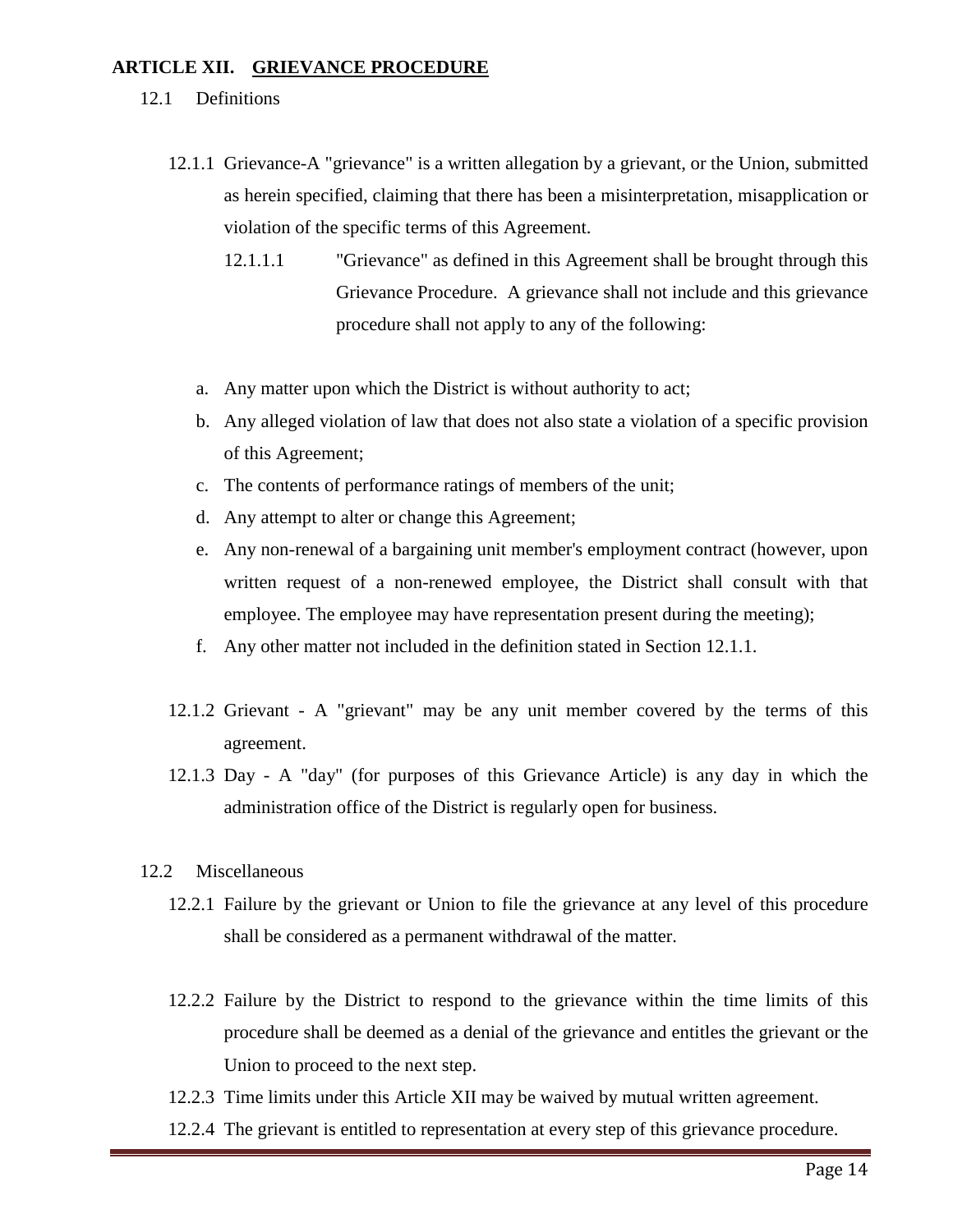- 12.2.5 Any grievance which arose prior to the effective date of this Agreement or which does not comply with the terms and requirements of a grievance shall not be processed under this Grievance Procedure.
- 12.3 Level I Initial Filing
	- 12.3.1 It is the responsibility of unit members who believe that they have a bona-fide complaint concerning their working conditions to discuss the issue with their department chair within twenty (20) working days of the time a unit member knew or reasonably should have known of an alleged grievance.
	- 12.3.2 Within five (5) working days, the department chair shall give his/her oral response to the unit member. If such informal response does not resolve the problem to the unit member's, or Union's satisfaction, and if the complaint constitutes a grievance as herein defined, the unit member, or Union, may file a formal grievance in accordance with the following procedure.
- 12.4 Level II Appeal to the Dean

The grievance shall be presented in writing by signing and completing all parts of the grievance form provided by the District. It shall be submitted to the appropriate Dean or designee (such designee shall hold the title of Dean or above) within five (5) working days from the conclusion of the informal resolution process (12.3).

- 12.4.1 The Dean shall consider and discuss the grievance in a meeting with the grievant/Union to be held within five (5) working days of the presentation of the grievance. Within five (5) working days after the conclusion of the meeting, the Dean will submit the response thereto in writing to the grievant.
- 12.5 Level III Appeal to Vice President

If the written response of the Dean or their designee does not result in a resolution of the grievance, the grievant/Union, may appeal the grievance by presenting it to the appropriate Vice-President or designee (such designee shall hold the title of Vice-President or above), within five (5) working days of the receipt of the Dean's response.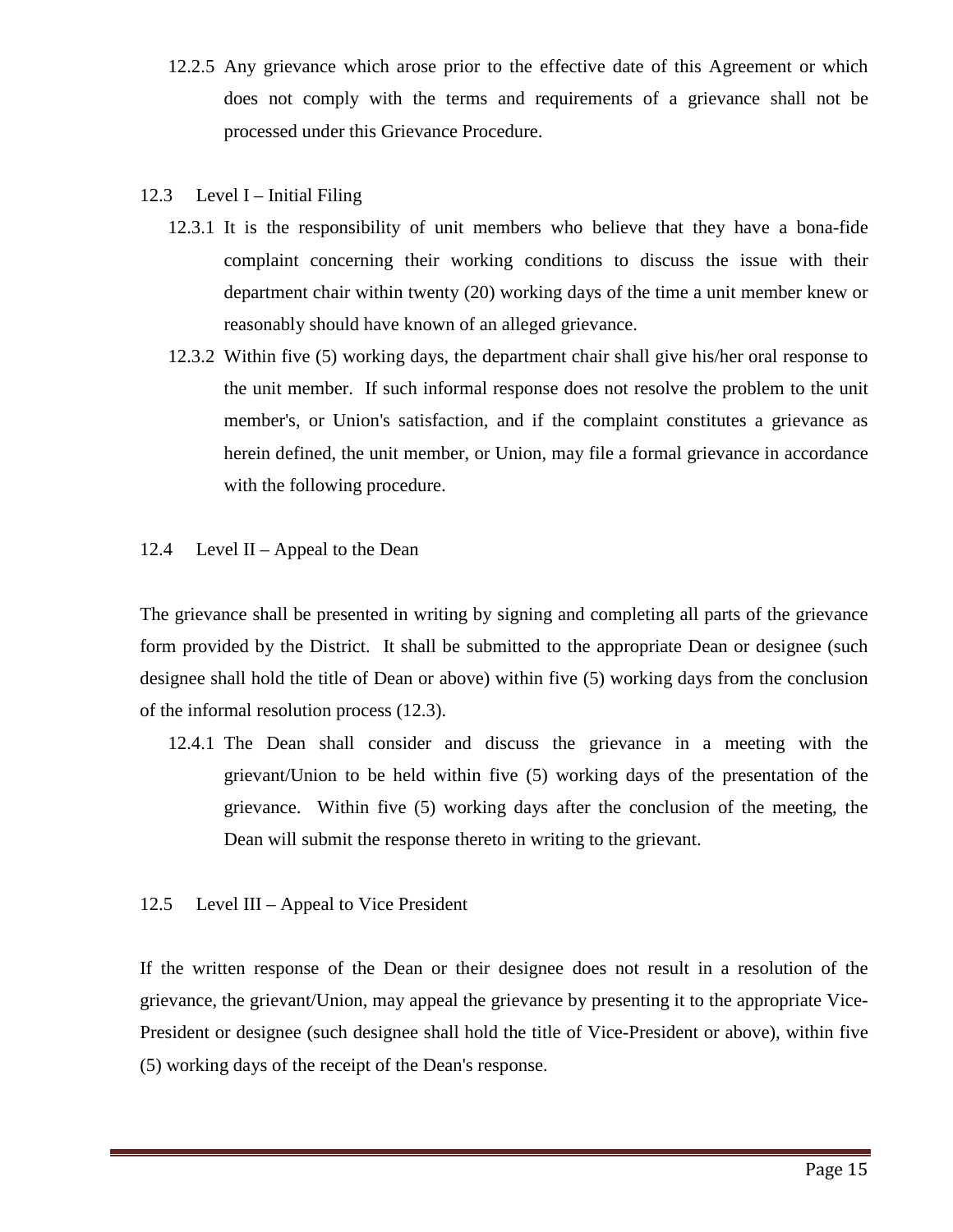- 12.5.1 The Vice-President or designee may investigate the grievance and shall set a meeting within five (5) working days with the grievant/Union, and such other personnel as appropriate to consider the grievance. Within five (5) working days after the conclusion of the meeting, the Vice-President or their designee will respond to the grievance in writing.
- 12.5.2 The parties may mutually agree to use a state mediator in a single mediation session unless otherwise agreed, in an effort to resolve the grievance. Any additional sessions shall be by mutual agreement of both parties.

#### 12.6 IV Mediation

- 12.6.1 The parties may mutually agree to use a state mediator unless otherwise agreed, in an effort to resolve the grievance.
- 12.6.2 If the written response of the Vice President or his/her designee does not result in a resolution of the grievance/union may appeal the response by filing a request with the District for mediation. Such request must be received in the District's office within 30 working days of the grievant/Union's receipt of the Vice President's response.
- 12.6.3 The role of the mediator is to assist the parties in resolving any/all issues. The mediator shall not have the authority to make decisions that is binding upon either party.
- 12.6.4 If after a reasonable time period the parties are not able to reach agreement (or if the mediator deems further mediation sessions unnecessary): the District or the grievant/Union may proceed to Level V of the grievance process.
- 12.6 Level V- Appeal to the Board of Trustees

Either the grievant/Union may appeal the decision of the Superintendent/President or designee to the Board of Trustees within fifteen (15) working days of the date of the decision rendered by Superintendent/President. If the Board of Trustees does not act on the appeal within forty-five (45) working days, the Superintendent/President or designee's decision shall be considered the full and complete resolution of the grievance and implemented in accordance with its terms. The decision of the Board of Trustees will be final.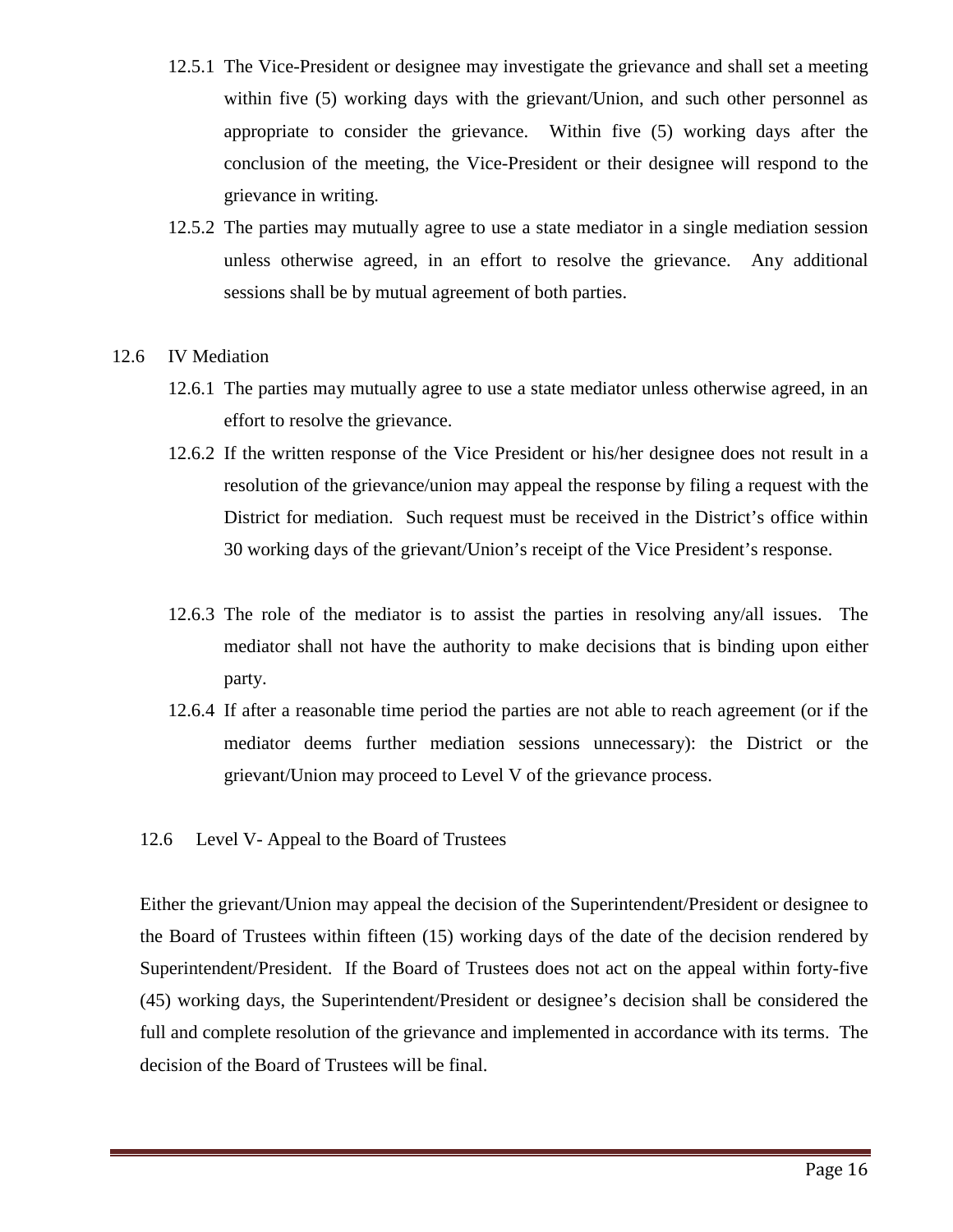#### <span id="page-16-0"></span>**ARTICLE XIII. ORGANIZATIONAL SECURITY/AGENCY FEES**

- 13.1 The CWA membership ratification of this Agreement shall constitute notice to the District that CWA has implemented this Article, providing for fair share service fee collection. However, membership in the Union shall be the personal choice of each employee in the bargaining unit. This section provides for membership dues or fair share service fee collection. The termination of the Agreement, however, shall not constitute a basis for cessation of said implementation.
- 13.2 No later than thirty (30) days following the date of ratification, the District shall provide CWA with computer readable data containing the name, employee identification number, title, campus mailing address, home mailing address, appointment type, last date of hire with continuous employment, pay rate and department for each employee who is employed in the bargaining unit in the last payroll period preceding that date.
- 13.3 At least three (3) weeks prior to the start of each semester after the implementation of the Article, the District shall provide CWA with computer readable data containing the name, employee identification number, title, campus mailing address, home mailing address, appointment type, date of hire, pay rate, and department for each employee in the bargaining unit in the last payroll period preceding that date.
- 13.4 The District shall provide CWA with computer readable data containing the name, employee identification number, title, campus mailing address, home mailing address, appointment type, date of hire, pay rate, and department for each newly hired bargaining unit member as soon as practicable, but no later than (30) thirty days of his/her appointment.
- 13.5 At least once each month following implementation of this Article, the District will provide CWA with computer readable data indicating the changes that have occurred within the bargaining unit (e.g., new hires, salary adjustments, transfers, promotions, discharges or other terminations, home addresses, etc.). This data will include containing the name, employee identification number, title, campus mailing address, home mailing address, appointment type, date of hire, pay rate, and department for each affected bargaining unit member.
- 13.6 CWA will provide the District with the formula for calculating membership dues for members and fair share service fees for non-members. Upon notice to the District from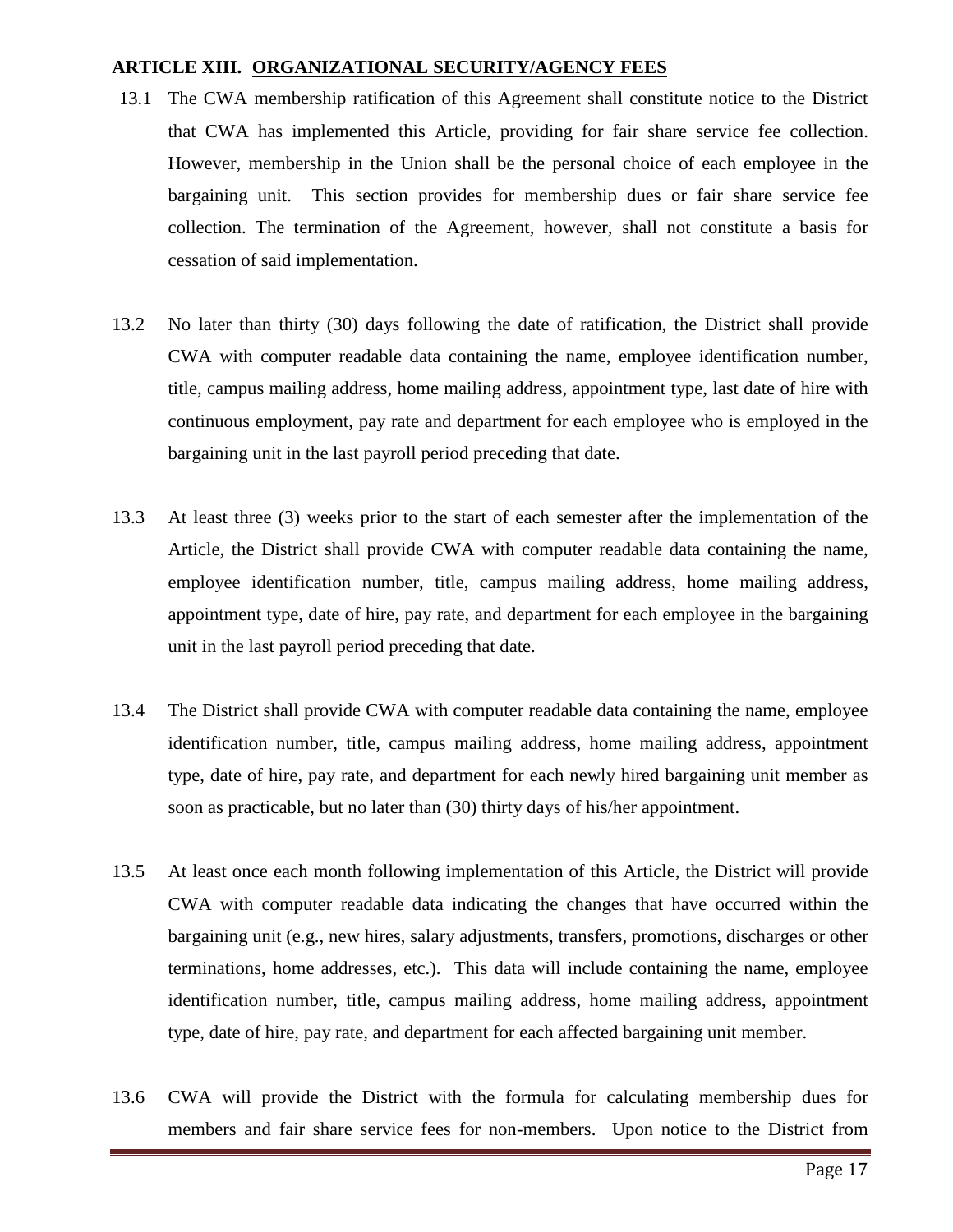CWA, the District shall begin deducting membership dues for members and fair share service fees for non-members from the wages of bargaining unit members and shall thereafter continue to do so on a monthly basis. As soon as practicable after deducting said dues and fees, the District shall remit said dues and fair share service fees to CWA on a monthly basis. At the same time, the District will provide a list (in computer readable data form) of the bargaining unit members from whom deductions have been taken, including their name, employee identification number, total gross monthly pay, title, department and amount of dues/fees deducted.

- 13.7 If through error, the full amount due to be deducted is not deducted and remitted to CWA, the District will, upon written request from CWA and notice to the affected employee, provide subsequent deductions until the shortage is corrected. For its part, CWA shall promptly refund to the employee any deductions erroneously withheld from the employee's wages by the District and paid to CWA.
- 13.8 The parties acknowledge that the agency shop organizational security arrangement described in this article is subject to subsequent changes, if any, arising in applicable law, including decisional law.
- 13.9 An employee who is a verified member of a religious body within the meaning of Section 3546.3 of the Government Code shall not be required to financially support the Union as a condition of employment. Such employee, in lieu thereof, shall file a detailed written objection with the Union and the District. The employee must establish the basis for the religious exemption and request that the Union pay a sum equal to his/her fair share service fee to one of the four non-religious, non-labor, charities exempt from taxation under Section 501 (c) (3) of Title 26 of the Internal Revenue Code as designated in this Agreement. If accepted, the Union agrees to forward such amounts to the designated charity.
	- 1. Mt. San Jacinto College Foundation
	- 2. American Red Cross
	- 3. Pediatric Aids Foundation
	- 4. United Way

13.9.1 Any employee claiming religious exemption as set forth above and who requests that the grievance procedure of this Agreement be used in his/her behalf, shall be responsible for paying the reasonable cost of using said grievance procedure.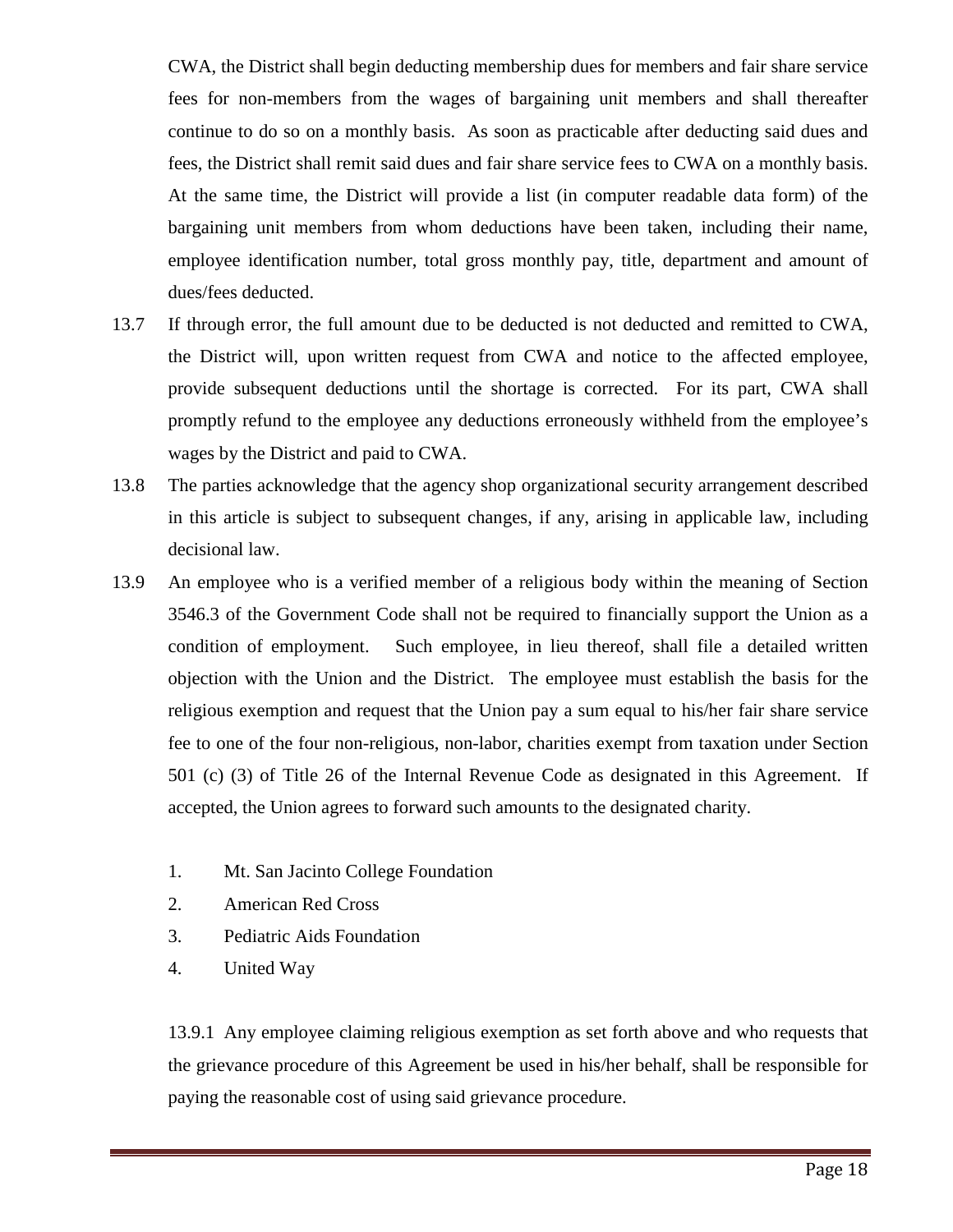# <span id="page-18-0"></span>**ARTICLE XIV. SAVINGS AND SEVERABILITY PROVISION**

14.1 If any provisions of this Agreement are held to be contrary to law by a court of competent jurisdiction, such provisions will not be deemed valid except to the extent permitted by law, but all other provisions will continue in full force and effect.

The parties agree to meet and negotiate within thirty (30) days after such determination for the purpose of arriving at a mutually satisfactory replacement for the severed Article or Section.

# <span id="page-18-1"></span>**ARTICLE XV. COMPLETION OF MEET AND NEGOTIATION**

- 15.1 During the term of this agreement, the Union and the District mutually and expressly waive and relinquish the right to meet and negotiate and agree that the parties shall not be obligated to meet and negotiate with respect to any subject or matter whether or not referred to or covered in this Agreement, even though such subject or matter may not have been within the knowledge or contemplation of either or both the District or the Union at the time they met and negotiated on and executed this Agreement, and even though such subjects or matters were proposed and later withdrawn.
- 15. 2 The parties agree that the understandings and agreements arrived at by the parties after the exercise of the right of collective bargaining under the Educational Employment Relations Act are set forth in this agreement and as such constitute the full and complete commitments of both parties.

# <span id="page-18-2"></span>**ARTICLE XVI. SAFETY**

- 16.1 Reporting: Unit members have a responsibility to advise the District immediately of any conditions on school premises which constitute an unreasonable danger to the health, safety or welfare of students, employees or the public.
- 16.2 Safety Committee: The District shall allow for unit member representation on any committee appointed by the District for the purpose of investigating, developing and promulgating safety programs which significantly affect unit members.
- 16.3 The District will provide to Associate Faculty members copies of all safety documents which are appropriate to their job performance in the following manner:
	- 16.3.1 Appropriate reporting forms will be made available in the Associate Faculty workrooms on both campuses, in the Instruction Offices on both campuses, and any other location deemed appropriate by the District.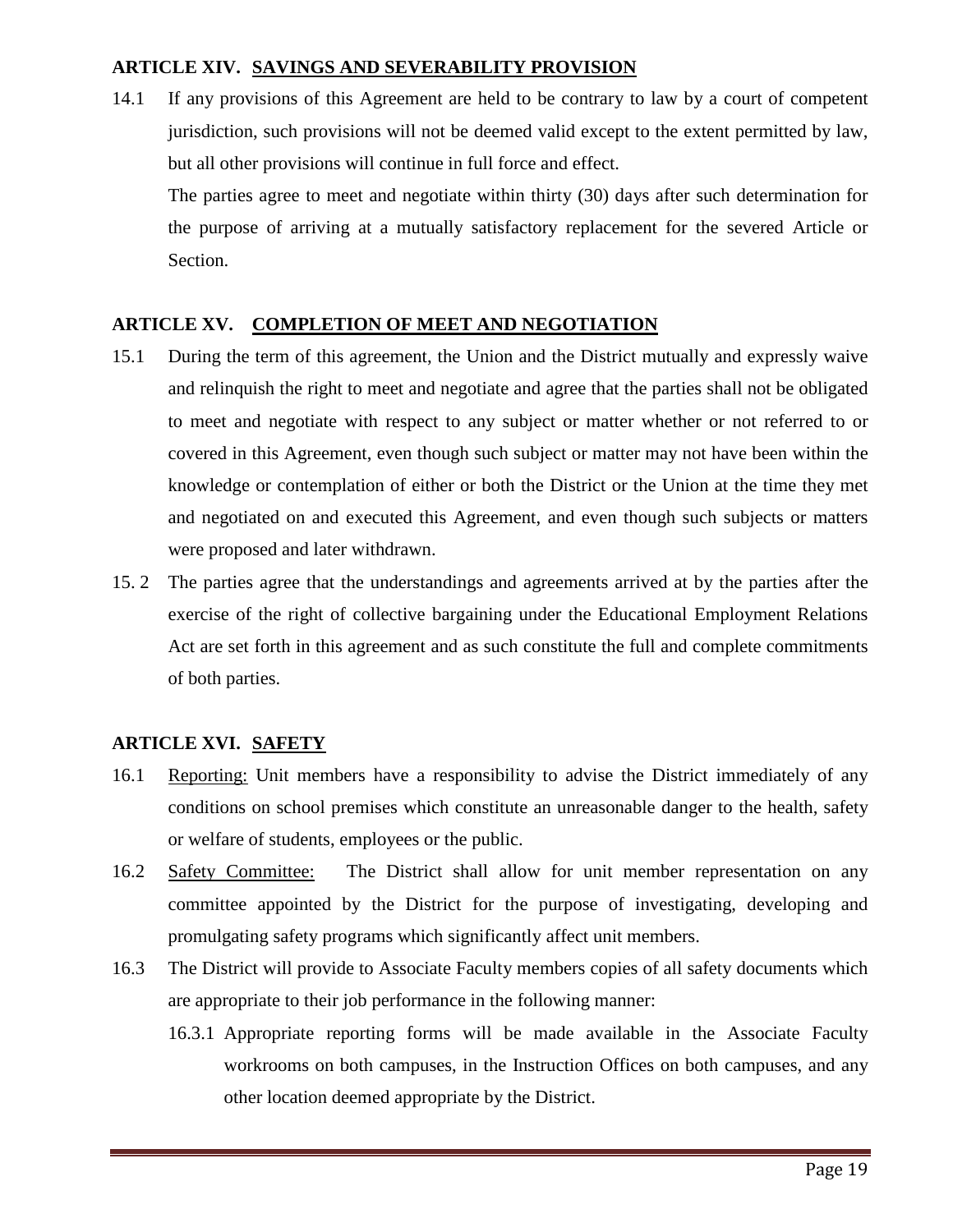- 16.3.2 Sections of the MSJC Safety Policy Manual that are directly relevant to classroom activities will be included in the Faculty Handbook, which is distributed to Associate Faculty members each semester.
- 16.3.3 At lease one (1) copy of the complete MSJC Safety Policy Manual will be made available to Associate Faculty in the Associate Faculty workrooms and Instruction Offices on both campuses.
- 16.3.4 A brief presentation on the requirements Associate Faculty must follow to insure a safe working environment will be included at the Associate Faculty orientation held at the beginning of each Fall and Spring semester.

The District continues its commitment to provide every employee a safe working environment. Unit Members will not be required to work under unsafe conditions or to perform tasks which would endanger them. Alternately, Unit Members will be required to report, in writing, any unsafe conditions. The District will respond to the Unit Member's report.

- Be safe in the workplace
- Report unsafe conditions
- Expect a response
- Expect a resolution

# <span id="page-19-0"></span>**ARTICLE XVII. CONCERTED ACTIVITIES**

- 17.1.1 The Union recognizes the duty and obligation of its representatives to comply with the provisions of this Agreement and to make every effort toward inducing all employees to do so. In the event of a strike, work stoppage, slow-down, or other interference with the operations of the District by employees who are represented by the Union, the Union agrees in good faith to take all necessary steps to cause those employees to cease such action.
- 17.1.2 It is agreed and understood that any employee violating this Article may be subject to discipline up to and including termination by the District.
- 17.3 It is understood that in the event this Article is violated, the District shall be entitled to withhold from the Union any rights, privileges or services provided for in this Agreement or in the District policy.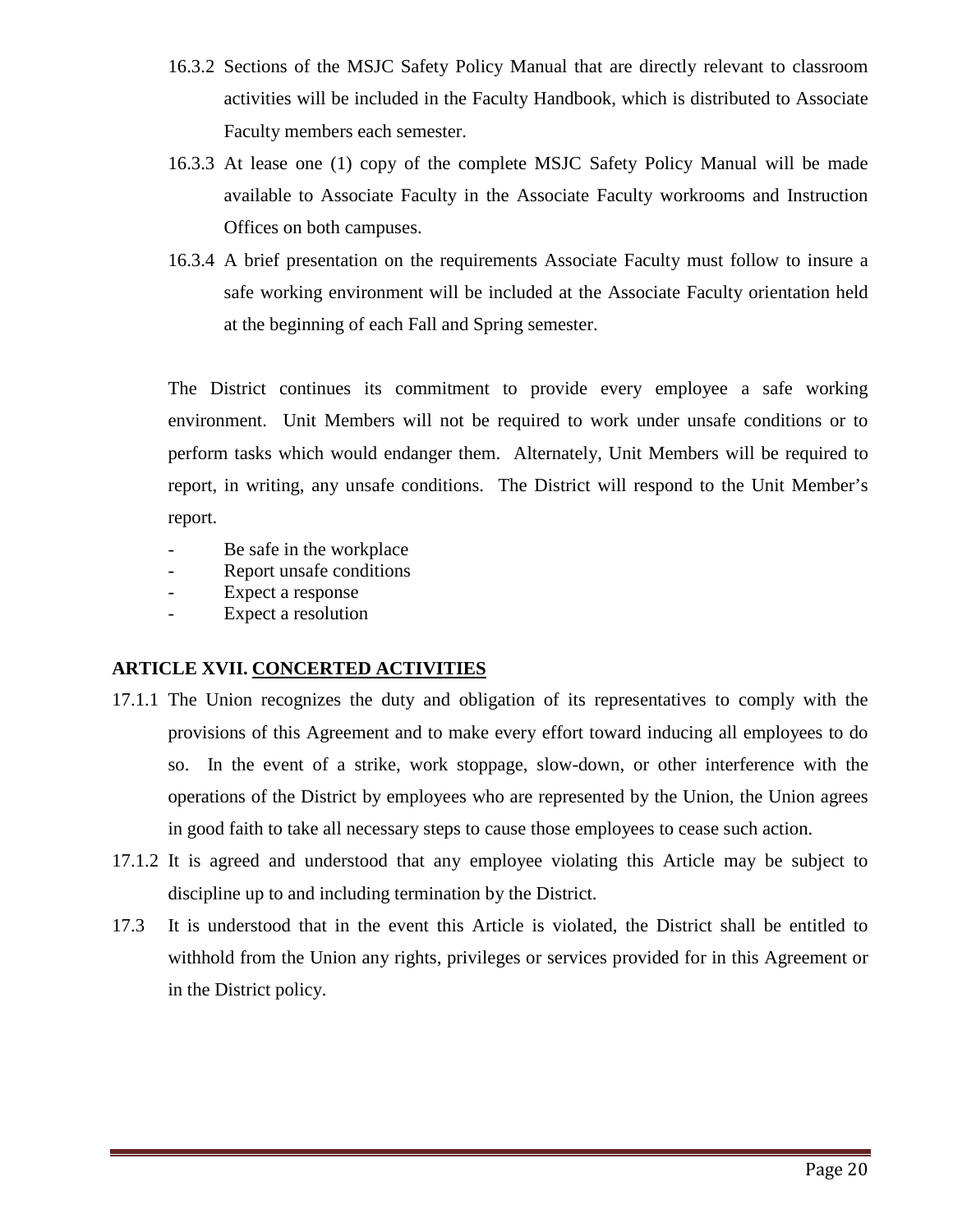# <span id="page-20-0"></span>**ARTICLE XVIII. TERM**

This Agreement shall remain in effect up to and including June 30, 2017.

 $\overline{\phantom{a}}$  , and the contract of the contract of the contract of the contract of the contract of the contract of the contract of the contract of the contract of the contract of the contract of the contract of the contrac

\_\_\_\_\_\_\_\_\_\_\_\_\_\_\_\_\_\_\_\_\_\_\_\_\_\_\_\_\_\_\_ \_\_\_\_\_\_\_\_\_\_\_\_\_\_\_\_\_\_\_\_\_\_\_\_\_\_

Signed and entered into this \_\_\_\_day of \_\_\_\_\_\_\_

Mt. San Jacinto Community College District Communications Workers of America

\_\_\_\_\_\_\_\_\_\_\_\_\_\_\_\_\_\_\_\_\_\_\_\_\_\_\_\_\_\_\_ \_\_\_\_\_\_\_\_\_\_\_\_\_\_\_\_\_\_\_\_\_\_\_\_\_\_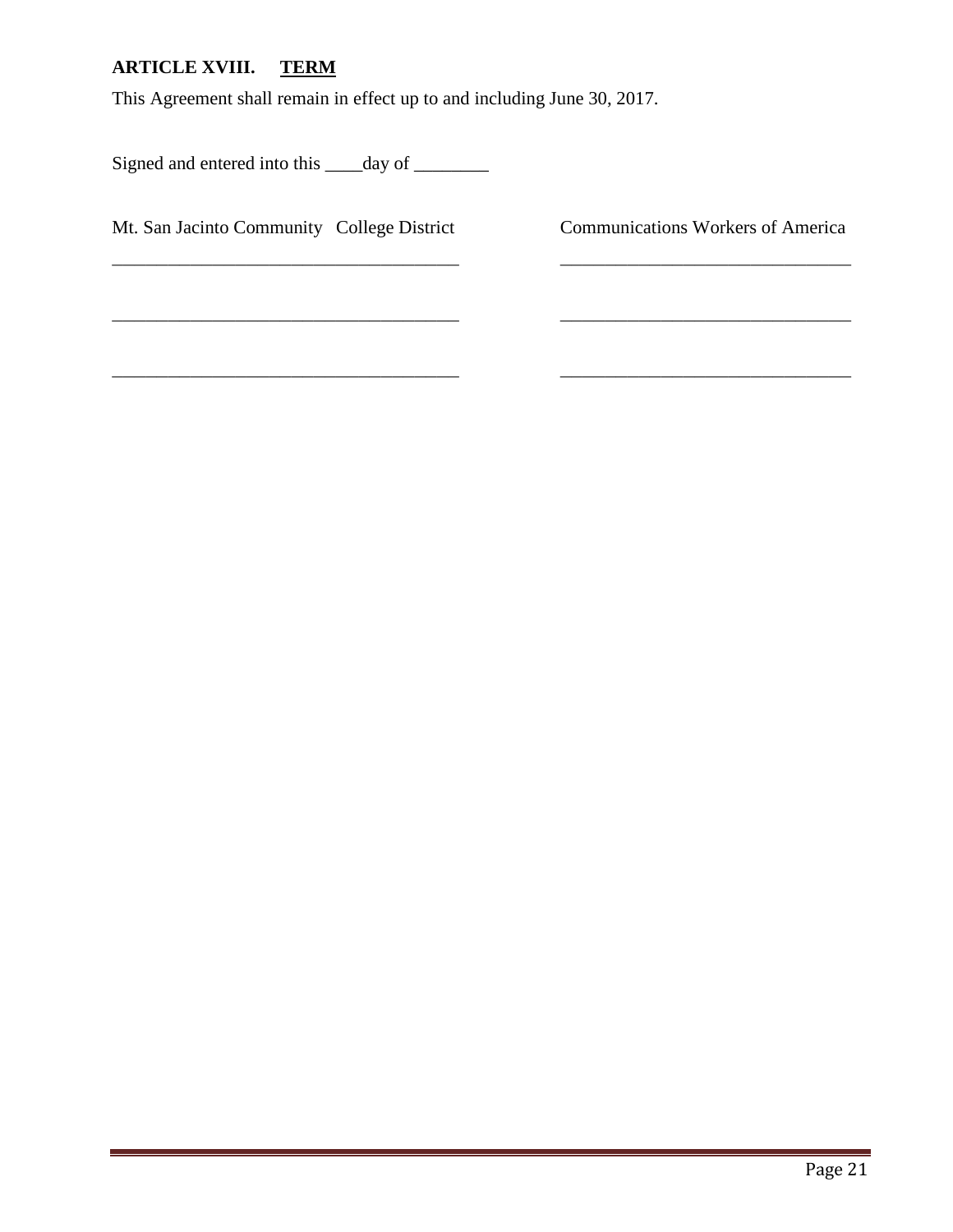# **APPENDIX A**

# ASSOCIATE FACULTY

# HOURLY SALARY SCHEDULE

# Board Approved May 21, 2015

### 5% INCREASE EFFECTIVE UPON RATIFICATION OF AGREEMENT

| $\alpha$ and $\alpha$ | стгр э                       | <b>CTED 2</b><br>ັ | стер   | $\alpha$ or the set of $\alpha$ |
|-----------------------|------------------------------|--------------------|--------|---------------------------------|
| $+J.JIO$              | $\sqrt{2}$<br>4 <sub>1</sub> | $J_{\nu}$          | 52.665 | .110<br>ັບ                      |

#### 5% INCREASE EFFECTIVE JULY 1, 2015

| CTED 1 | стер 9 | <b>CTED 2</b>  | <b>CTED</b> | стер е      |
|--------|--------|----------------|-------------|-------------|
| 41.301 | 74     | ,,,<br>∠∪<br>، | 55.298      | O71<br>$ -$ |

#### 4% INCREASE EFFECTIVE JULY 1, 2016

| STFP 1 | STFP 2 | стғр 3     | STEP   | стғр 5 |
|--------|--------|------------|--------|--------|
| 49.484 | 52.160 | 7.VJJ<br>ັ | 57.509 | 185    |

#### LABORATORY/NONTEACHING HOURLY RATES

| 1-6 Semesters   | Step 1 |
|-----------------|--------|
| 7-12 Semesters  | Step 2 |
| $13+$ Semesters | Step 3 |

#### LECTURE HOURLY RATES

| 1-6 Semesters   | Step 3 |
|-----------------|--------|
| 7-12 Semesters  | Step 4 |
| $13+$ Semesters | Step 5 |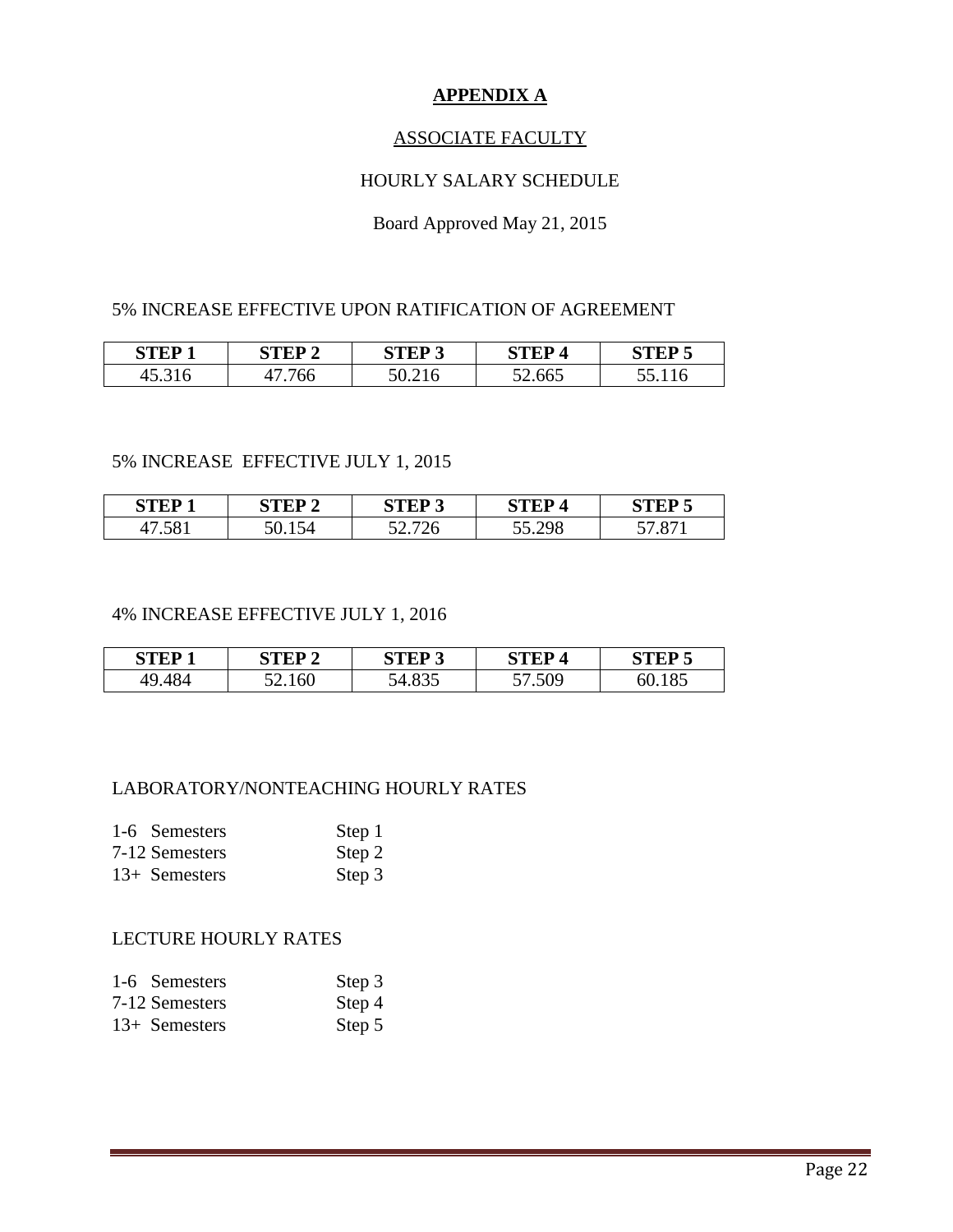# **APPENDIX B**

Equity Funding Distribution Formula

- 1. Seniority Points each associate faculty member will receive one point for each semester they have worked for the District beginning in 1998. The maximum number of seniority points which can be earned is 16 (eight semesters)
- 2. Workload Points the maximum allowable workload for associate faculty is 60% of a fulltime load. Each associate faculty members' workload is recorded and paid in contact hours. An associate faculty member may have an assignment of up to 60% of 162 lecture contact hours, 216 laboratory contact hours or a percentage combination of the two. Workload points are computed as follows:
	- a. Contact Lecture hours divided by  $18 = "x" \#$  of points up to 9
	- b. Contact Laboratory hours divided by  $54 =$ "x" # of points up to 4
- 3. Individual Total Points are determined by adding #1 (seniority points) and # 2 (load points) above.
- 4. Determining the multiplier factor the factor will be determined by adding the individual total points together to arrive at a Grand Point Total for all employees on the distribution roster. Next divide each individual total by the grand total to arrive at the "factor" (fraction of 1) which becomes the multiplier.

5. The total amount of the state equity distribution is then multiplied by each individual's factor. This determines the dollar amount each individual will be entitled to as their part of the semester's equity distribution.